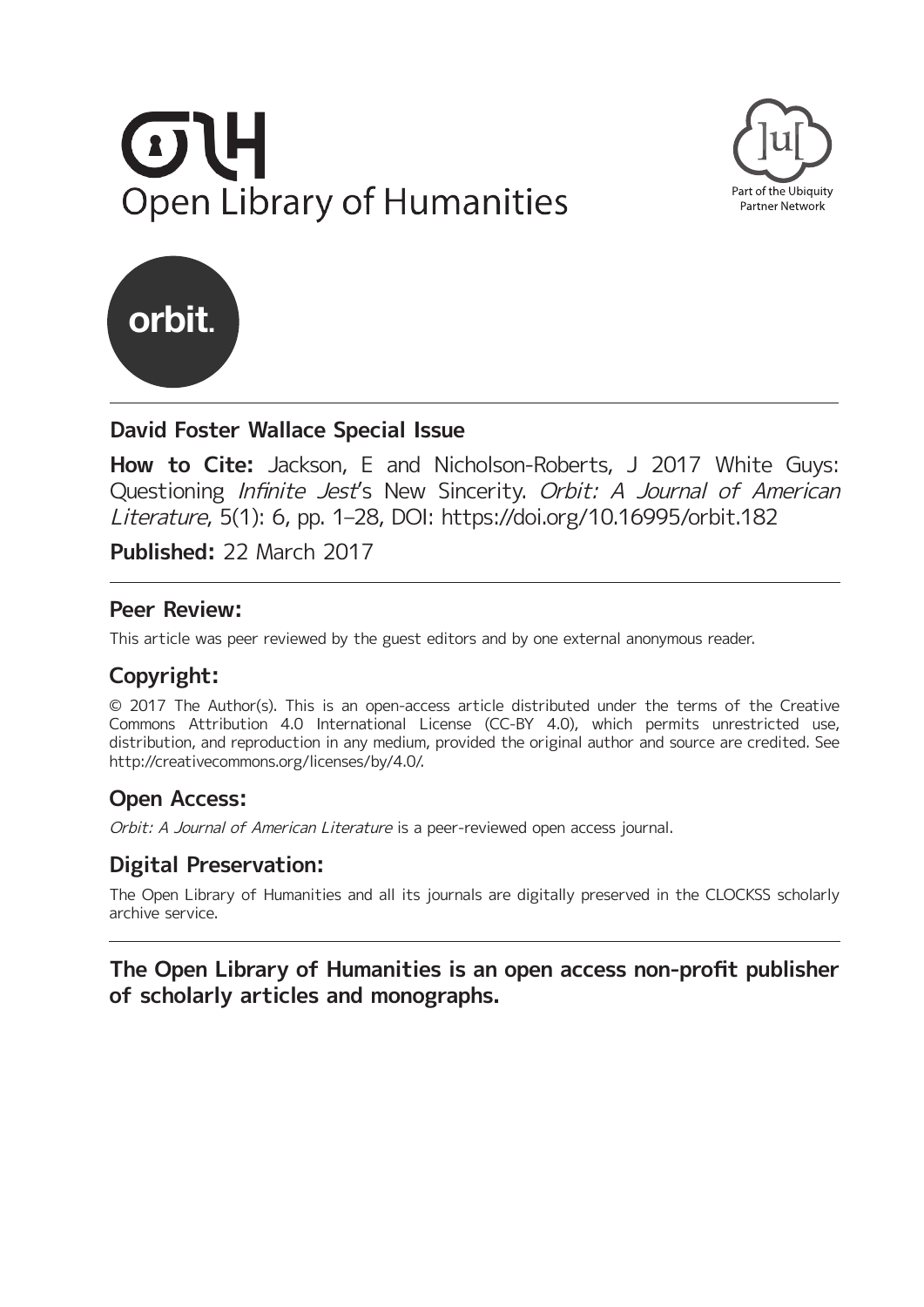

# White Guys: Questioning Infinite Jest's New Sincerity

#### Edward Jackson<sup>1</sup> and Joel Nicholson-Roberts<sup>2</sup>

<sup>1</sup> School of English, Drama, and American and Canadian Studies, University of Birmingham, GB <sup>2</sup> School of Humanities, English Literature, University of Brighton, GB Corresponding author: Edward Jackson [\(ewj002@bham.ac.uk](mailto:ewj002@bham.ac.uk))

This article questions the idea that David Foster Wallace's Infinite Jest instigates new forms of sincerity. We begin by scrutinizing the theoretical underpinnings of Adam Kelly's influential reading of such 'New Sincerity'. Firstly, we argue that this theory misconstrues Jacques Derrida's notions of iterability and undecidability. It does so in order to corral their implications within an elitist understanding of the 'literary' text. Secondly, we argue that Kelly's reading ignores how Infinite Jest's supposed New Sincerity is geared exclusively towards the novel's white male characters. Through close readings of the novel's often celebrated AA scenes, and by drawing on the work of political and cultural theorist Denise Ferreira da Silva, we then show how this process works at the expense of black and female characters. By addressing how forms of racist and sexist exclusion constitute the novel's apparent New Sincerity, we argue that this reading works to restore white men to positions of representative cultural authority.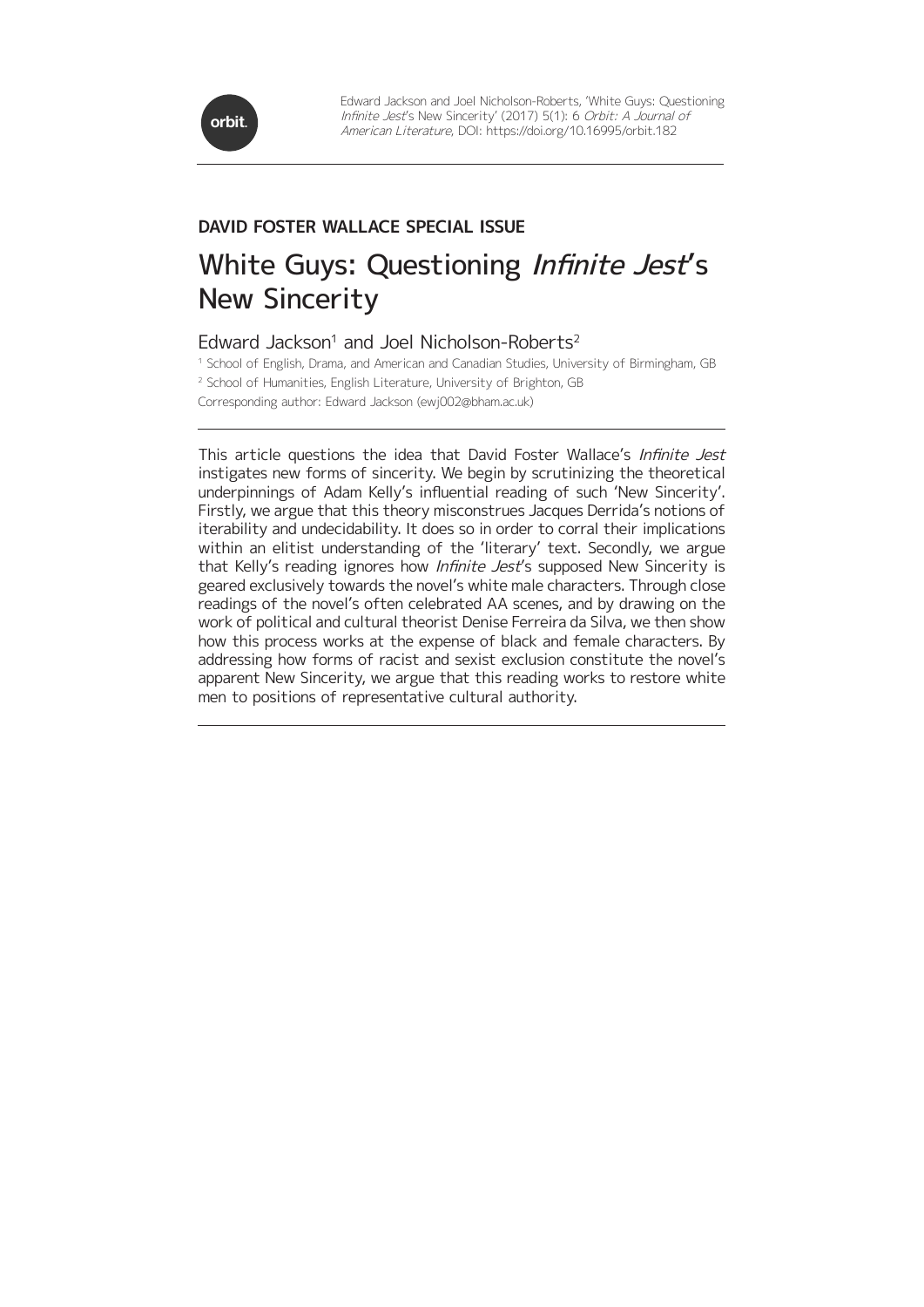#### **Introduction**

In his 2010 account of the then emerging field of David Foster Wallace studies, Adam Kelly argued that A.O. Scott's turn of the millennium 'career-overview piece' (2010b: para. 6) helped engender the common understanding of Wallace's work as an attempt to renew sincere affect in the face of postmodern affectlessness. Highlighting how Scott focuses on Wallace's prediction in 'E Unibus Pluram' of a coming generation of '"anti-rebels"' who would dare to 'instantiate single-entendre principles' (1998: 81), Kelly notes that Scott 'wonders aloud at how the terms of this prescription might relate to the evidently ironic and self-reflexive methods of Wallace's own fiction' (2010b: para. 6). Scott's comment has helped spawn an influential strand of criticism, which attempts to elucidate whether and how Wallace's work achieves such sincere affectivity; or, in the author's now often quoted words, of reminding us what it means to be a 'fucking *human being*' (McCaffery, 2012: 26). These readings deal with Wallace's desire to generate sincere affect without dismissing postmodern irony's critique of transparent communication, and the affectless self-consciousness that this critique apparently creates. Kelly's notion of Wallace's 'New Sincerity' exemplifies this strand of criticism.<sup>1</sup> However, we wish to argue that his reading not only rests on an elitist idea of the 'literary', but that it also ignores how Wallace's fiction – and particularly *Infinite Jest* ([1996] 1997) – presents as universal an experience that it in fact implicitly codes as white and male. Indeed, we interrogate Kelly's contention that *Infinite Jest*'s new sincerity moves beyond the white male liberal humanist subject. Accordingly, we offer a more sceptical estimation of the sincere affect that *Infinite Jest* purportedly generates. We argue that such affect not only prioritizes

<sup>&</sup>lt;sup>1</sup> It is also indicative of a broader fascination with the concept of a 'new' sincerity. In 2006, for example, American public radio host Jesse Thorn published 'A Manifesto for The New Sincerity'; in 2010, in *Wired* magazine, Angela Watercutter declared that '*Glee's* Success Cements Age of Geeky "New Sincerity"'; and in 2013, cultural critic Jonathan D. Fitzgerald published *Not Your Mother's Morals: How the New Sincerity is Changing Pop Culture for the Better*. An examination of the cultural particularity of this fascination is beyond the scope of this article. Kelly's use of the term 'New Sincerity' as the primary descriptor of his reading of Wallace (and various other writers he considers to be writing in Wallace's wake) nonetheless situates it within this zeitgeist. Moreover, his reading of Wallace's work, though flawed, is the most thorough attempt to theorize how literary sincerity might operate in the aftermath of the purported death of the intentional subject.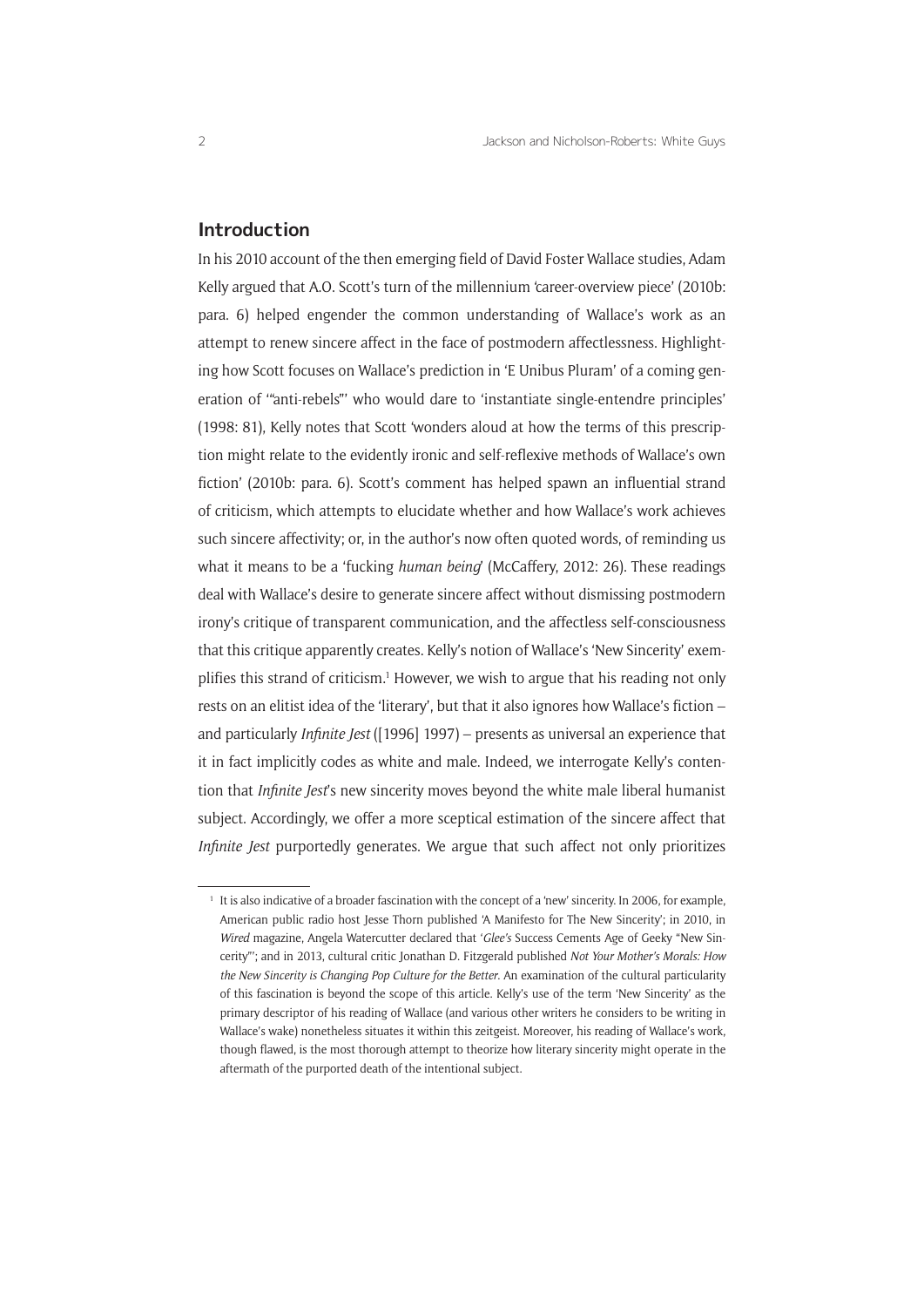whiteness and masculinity, but that it does so in ways that denigrate the experiences of the novel's black and female characters.2

Our article begins by examining the inconsistencies that underpin Kelly's theorization of Wallace's supposed New Sincerity. Specifically, we argue that he misconstrues Jacques Derrida's notions of iterability and undecidability in order to attribute to Wallace's fiction the performative 'literary' characteristics that can solicit sincere affect in readers. Kelly places this literary performativity in opposition to a popular postmodern irony, which, he suggests, is corrosive for its entanglement with a metaphysics of presence. This formalism translates into a cultural elitism, whereby Wallace's literary-deconstructive texts create a sincere affect that advertising in particular apparently suffocates. Furthermore, insofar as Kelly presents Wallace's New Sincerity as escaping metaphysical presence – and thus generating a sincerity that moves beyond the intentional, liberal humanist subject – he does so by eliding how Wallace's work overwhelmingly restricts this affectivity to white male characters. To demonstrate this in relation to *Infinite Jest*, we draw on the political and cultural theorist Denise Ferreira da Silva. Her work helps illuminate how the novel's plea for the same newly sincere affect Kelly postulates is in fact an effort to revivify the privileged status of the white masculinity it purports to transcend. By revisiting in particular the novel's much celebrated depictions of Alcoholics Anonymous, we argue that readings which suggest that *Infinite Jest* offers, in Kelly's words, 'the possibility of a reconceived, and renewed, sincerity' (2010a: 146), must take into account Wallace's white and male proscription of said sincerity, if they are to fully appreciate its dynamics. We spotlight the novel's depictions of black and female characters not only to intervene in such readings, then, but also to suggest the need to question

<sup>&</sup>lt;sup>2</sup> 'Whiteness' and 'masculinity' are by no means neutral concepts. Their historical and cultural constitution in relation to Wallace's work, the period he wrote within, his readership, and various other contexts of inscription begs further explication. Mark McGurl for one considers how Wallace speaks to 'largely young, educated, middle-class white people' (2014: 43), and how his penchant for 'geeky' erudition registers as a 'paradoxically nonethnic ethnicity, or technicity' (2014: 44). Elsewhere Kathleen Fitzpatrick's *The Anxiety of Obsolescence: The American Novel in the Age of Television* (2006) explains how Wallace's work displays a traditionally masculine anxiety over the value of fiction in an age of 'feminine' mass culture; a theme that Olivia Banner (2009) also explores in her analysis of Wallace's story 'The Suffering Channel'.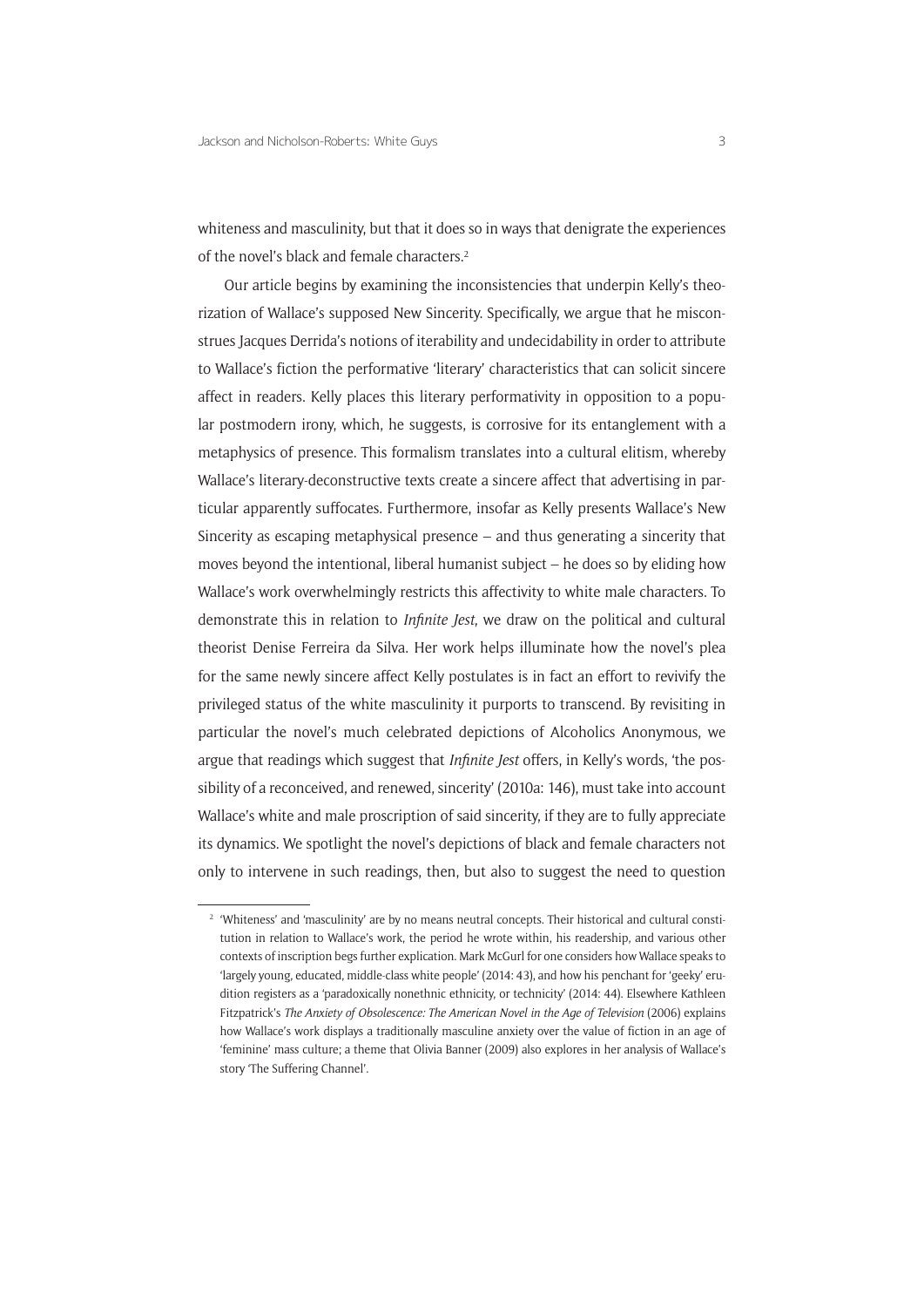Wallace's coercive interpretative schemas. Such questioning is crucial, we argue, in order to better understand how *Infinite Jest*'s pretensions to therapeutic intervention prioritize and aggrandize experiences that, in the terms the novel itself sets up, can only ever be white and male.

#### **Questioning New Sincerity**

That Wallace was interested in writing fiction that would emotionally resonate with readers is a critical commonplace. What is startling, however, is the variety of ways in which scholars have tried to support Wallace's goal to make us sincerely feel again. Marshall Boswell (2003), Paul Giles (2007), and Lee Konstantinou (2012) have all argued that Wallace's work tries to renew affect in response to losing a sincere, 'human' affectivity in postmodern culture.<sup>3</sup> Kelly's notion of New Sincerity is perhaps the most theoretically vigorous of these readings, but it has not been without its detractors. For instance, James Dorson argues that 'the emotional reflexivity at the heart of New Sincerity (…) goes hand in hand with a growing market for skills that require emotional intelligence' (2014: 226–227), thus legitimating neoliberal discourses of individual affective labor. Elsewhere, Iain Williams, in an examination of Wallace's short story 'Octet' (1999), observes 'the underlying conservative, elitist, individualistic nature of (…) the concept of the New Sincerity as a whole' (2015: 311), especially in how it appeals to 'relatively empowered, educated, financially comfortable individuals' (2015: 311). Most pertinently for our purposes, Clare Hayes-Brady has suggested that there is 'an argument to be made that the "reconceived and renewed sincerity" that Kelly identifies in Wallace and other writers is used to entrench and defend the privileged position of white American masculinity Wallace so obstinately foregrounds' (2016: 35, fn35). In many respects we are indeed making this argument, yet unlike Dorson, Williams, and Hayes-Brady, we offer a close interrogation of the mechanics of Kelly's theories in doing so. By unpacking how Kelly misconstrues

<sup>&</sup>lt;sup>3</sup> Kelly distinguishes his reading from Boswell and Konstantinou (and Mary K. Holland) because, for him, these critics 'suggest that a writer can choose whether to make language a tool of irony or a tool of sincerity, as if the difference involved were simply one of intent' (2014b: en20). As we will see, what makes Kelly's reading 'more complex than these critics have it' (2014b: en20) is his suggestion that Wallace's New Sincerity works precisely by acknowledging that intention is impossible to ascertain.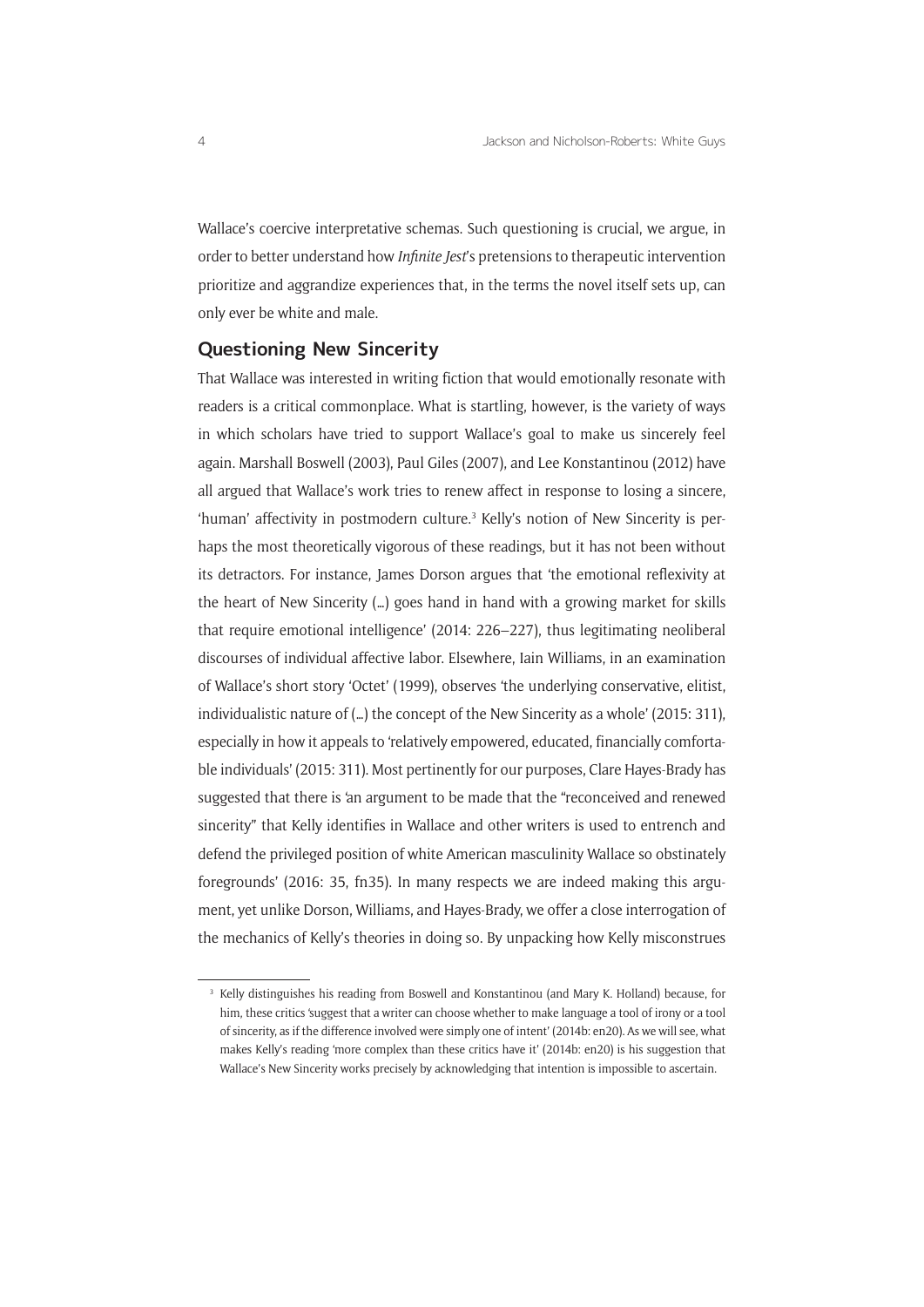Derrida's ideas of undecidability and iterability, we can start to see how his notion of New Sincerity rests on questionable interpretations of both deconstructive thought and the 'literary' text's value in relation to popular culture. Although Kelly has theorized New Sincerity in a number of different articles and book chapters, some of which offer variations on its aesthetic, political, and cultural implications, we do not detect significant changes in its logic. Accordingly, we treat Kelly's work on New Sincerity as a conceptual whole, while emphasising the centrality of Wallace's writings (and *Infinite Jest* especially) to his theorizations.

Drawing on Derrida's theorization of the impossibility of a pure gift, Kelly argues that Wallace's fiction displays an 'ethical undecidability (…) which opens up a space for the reader to inhabit' (2010b: para. 17). This 'undecidability' is premised on the collapse of surface/depth models of subjectivity. As Kelly puts it, if 'all telling can be understood as a pose, there is no way to present sincerity positively in cognitive terms' (2010a: 141). Quoting Lionel Trilling, Kelly suggests that 'the old sincerity' (2016: 198) was based upon a '"congruence between avowal and actual feeling"' (2016: 198), which can no longer function because there is no intentional subject either to know or to be known. Performativity, then, is all there is, but this same performativity places the interlocutor's sincerity in doubt. For Kelly, Wallace nonetheless values 'love, trust, faith and responsibility' (2010a: 139) – traits that traditionally require the transparency of intent – and he approaches them 'through the frame of paradox' (2010a: 139). Indeed, because of language's performativity, sincerity cannot 'finally lie in representation' (2010a: 143), but must break with it. Beyond language's indeterminate performativity (i.e. the fact that language produces, rather than merely expresses, what it describes), the reader must make a decision to trust the sincerity of Wallace's characters and narrators. For Kelly, this is the impossible gift that Wallace's fiction offers us. Commenting on the final lines of 'Octet' – 'so decide' – for example, he argues that 'even though this phrase is directed, diary-like, at the writer's self, it can only be answered by the reader, the text's true other' (2010a: 145).The postulated reader of such New Sincerity texts, aware that intent is unknowable because of irony's critique of the depth-model human subject and of representation itself, makes decisions based on their faith in the text's sincerity – which she can ultimately never know – and its affective injunction.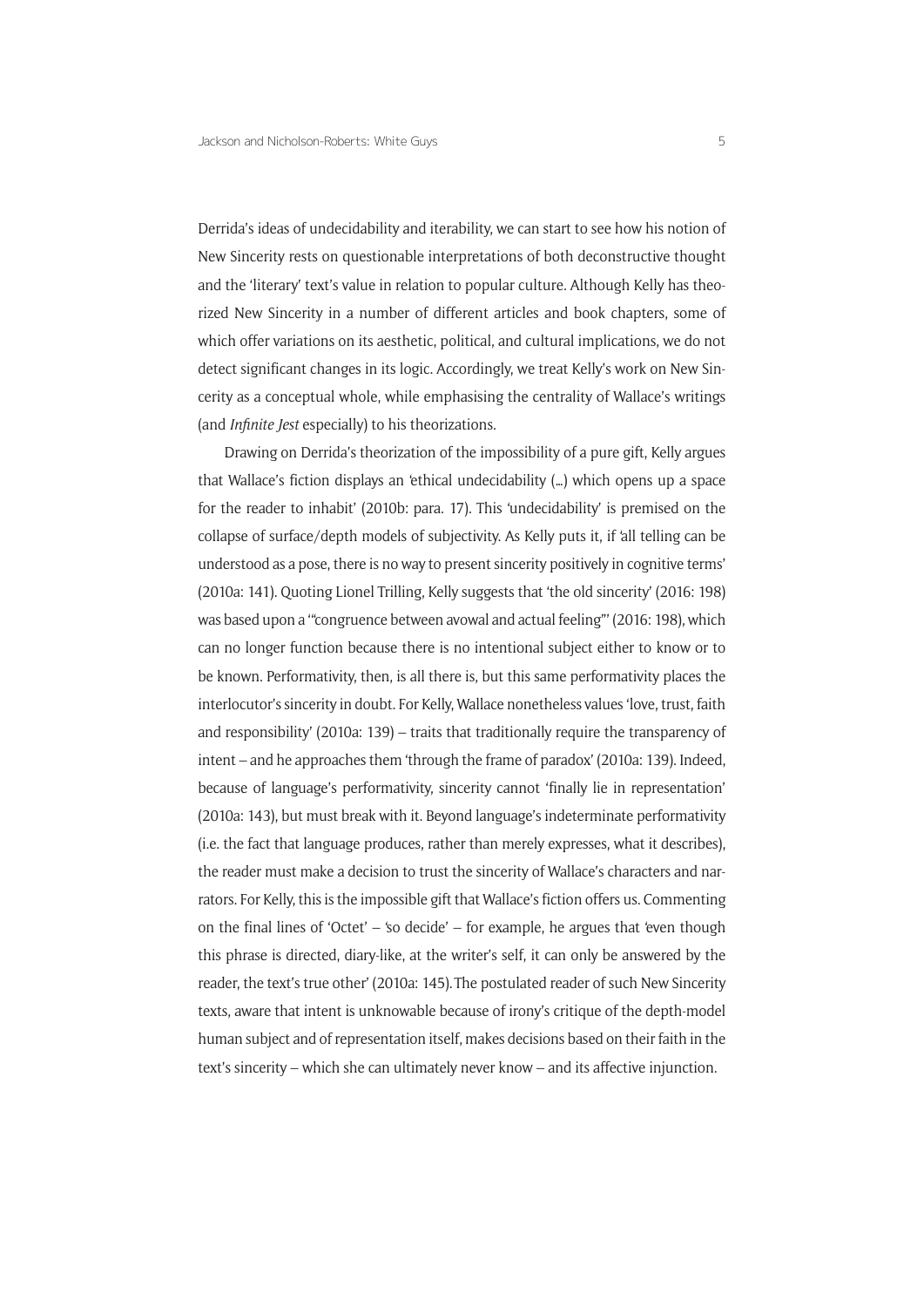Underpinning this reading is Kelly's distinction between, on the one hand, a pop culture irony that alienates the subject and, on the other hand, a literary irony that takes the death of the subject as a given. Kelly associates pop culture irony particularly with advertising, which despite its self-reflexivity, still appeals to the agency of an intentional subject. Indeed, he argues that Wallace, apparently with Derrida, believes that 'the twin problems of narcissism and communicative uncertainty' (2010a: 136) in contemporary U.S. culture 'had to do with an obsession with univocal meaning, which still framed understanding even in a supposed age of irony' (2010a: 137). Nonetheless, advertising's use of irony can also potentially deconstruct its same appeal to intentional, univocal meaning. In fact, Wallace's New Sincerity is so innovative for Kelly precisely because it acknowledges that 'the effect advertising had of highlighting the complexity and impurity of all discourse could only be responded to by acknowledging one's own implication within this "system of general writing"' (2010a: 137). If ironic advertising appeals to, and so confirms, an intentional subject, then its own ironic discourse is such that it also becomes 'impossible to separate in an absolute manner those communications genuinely directed toward the benefit of the receiver from those that serve primarily to draw attention to the sender' (2010a: 137). The subject that is reinforced, then, is also compromised. The pure presence of an intentional subject cannot be recovered, because ironic advertising, despite itself, teaches us how communication always already signals the other's influence on the self's intent to communicate.

Furthermore, if ironic advertising can reveal the impossibility of pure intent, it can also reveal the sign's iterability: in other words, the fact that a sign can be 'quoted' from one context to another and continue to be intelligible. This iterability is thus the condition of possibility for the intention-less general writing that, for Kelly, Wallace's literary New Sincerity embraces. Ironic advertising, obsessed as it is with univocal meaning despite its use of irony, is tethered to a metaphysics of presence. Indeed, advertising inculcates an identity of affectless knowingness – what *Infinite Jest* calls 'masks of ennui and jaded irony' (1997: 694) – wherein subjects veil their intent through a reflexive self-awareness of intention. This identity, insofar as it derives from an awareness of how the context of advertising contaminates a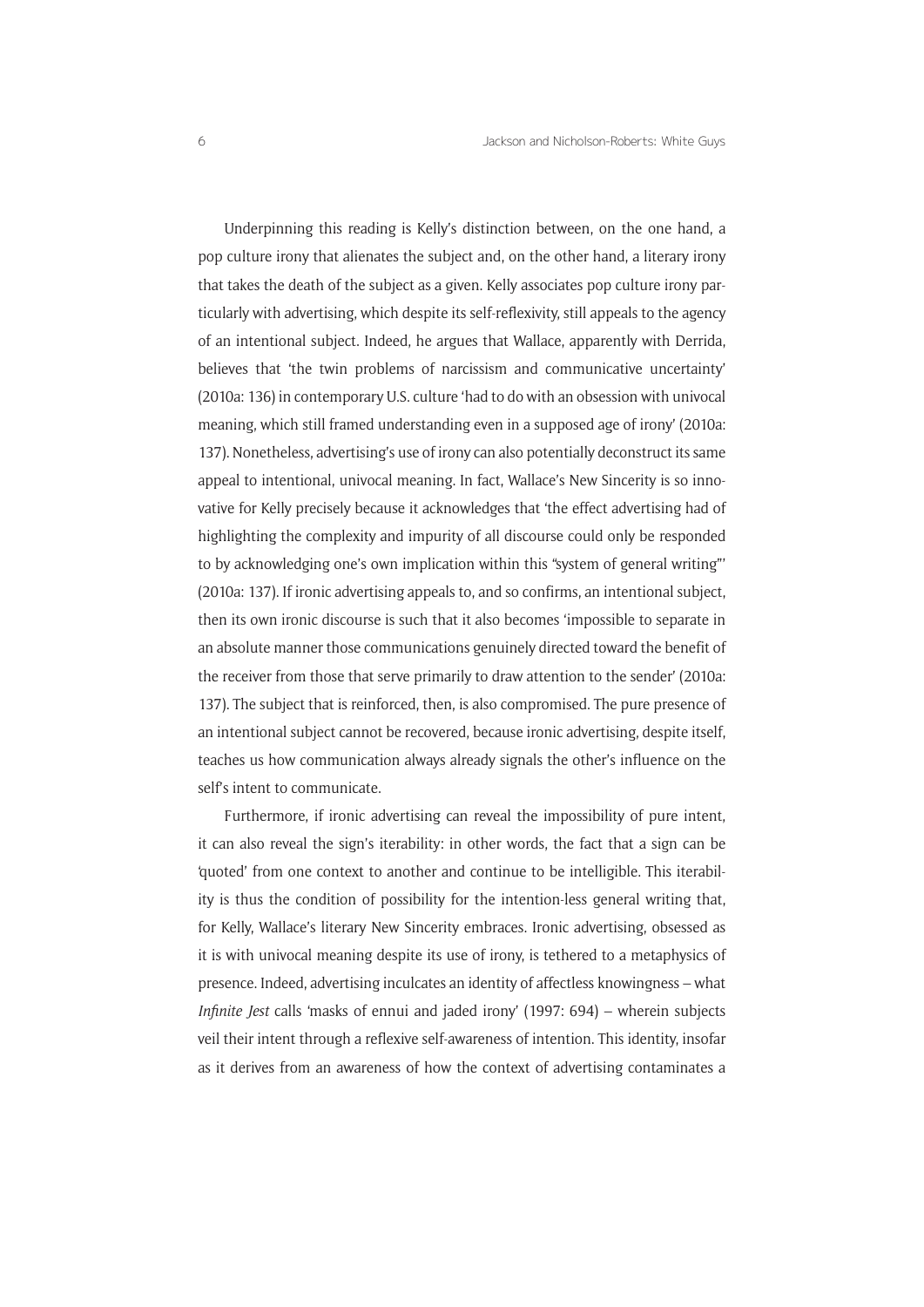sign's sincerity, must also entail an awareness of how context determines a sign's meaning more generally. This in turn suggests the subject's awareness of the sign's general iterability, and so of how its meaning can only work *independently* of intent. Wallace's New Sincerity offers a way out of affectless knowingness, then, by extending this logic; we must use our awareness of a sign's general iterability in order to break out of the metaphysics of intentional subjectivity that underpins our affectless, ironic posing. In doing so, we can realize the impossibility of ever finally determining whether someone intends to be sincere or ironic – it is undecidable. What Kelly believes is Wallace's work's 'epistemological humility' (2010a: 143) thus opens a space of possibility for affect – we cannot *know* if his fiction's characters and narrators are being sincere, but we can decide to trust that they are, and so *feel* in relation to them – thus replacing the affectlessness of *knowing* they are being ironic.

To summarise: Kelly suggests we can only meet the undecidable question of whether someone intends to be sincere or ironic by acknowledging our implication in general writing. Our implication in this general writing transcends intention, which means we have to decide to believe in the other's sincerity. Such implication in a general writing, moreover, provides the basis of New Sincerity's appeal. In line with Giles's reading of Wallace's work as taking 'the psychological fragmentation endemic to posthumanist cultural landscapes as a fait accompli' (2007: 330), Kelly argues that Wallace proceeds from the acknowledgment that surface/depth models of subjectivity have been 'superseded by the privilege afforded to the inaugurating powers of capital, technology, culture, and especially language' (2010a: 133). For Kelly, the task that Wallace's fiction poses is to meet these post-human circumstances by relinquishing the intentional subject, and embracing instead a subject-less textuality in which we can rehabilitate affect through an undecidable decision. Indeed, Kelly argues that 'the novel – with its dialogic form and more complex relationship to ironic statement' (2014a: para. 11) is most suited to engendering the undecidability central to New Sincerity. This is because in Wallace's fiction 'literary language and irony are more clearly environments rather than tools' (2014b: en20). Literary language is an 'environment' that exceeds the boundaries of intent. As a result, it is here that Wallace's fiction creates those moments of ethical undecidability that, by compelling readers to decide, apparently allows for a New Sincerity to arise.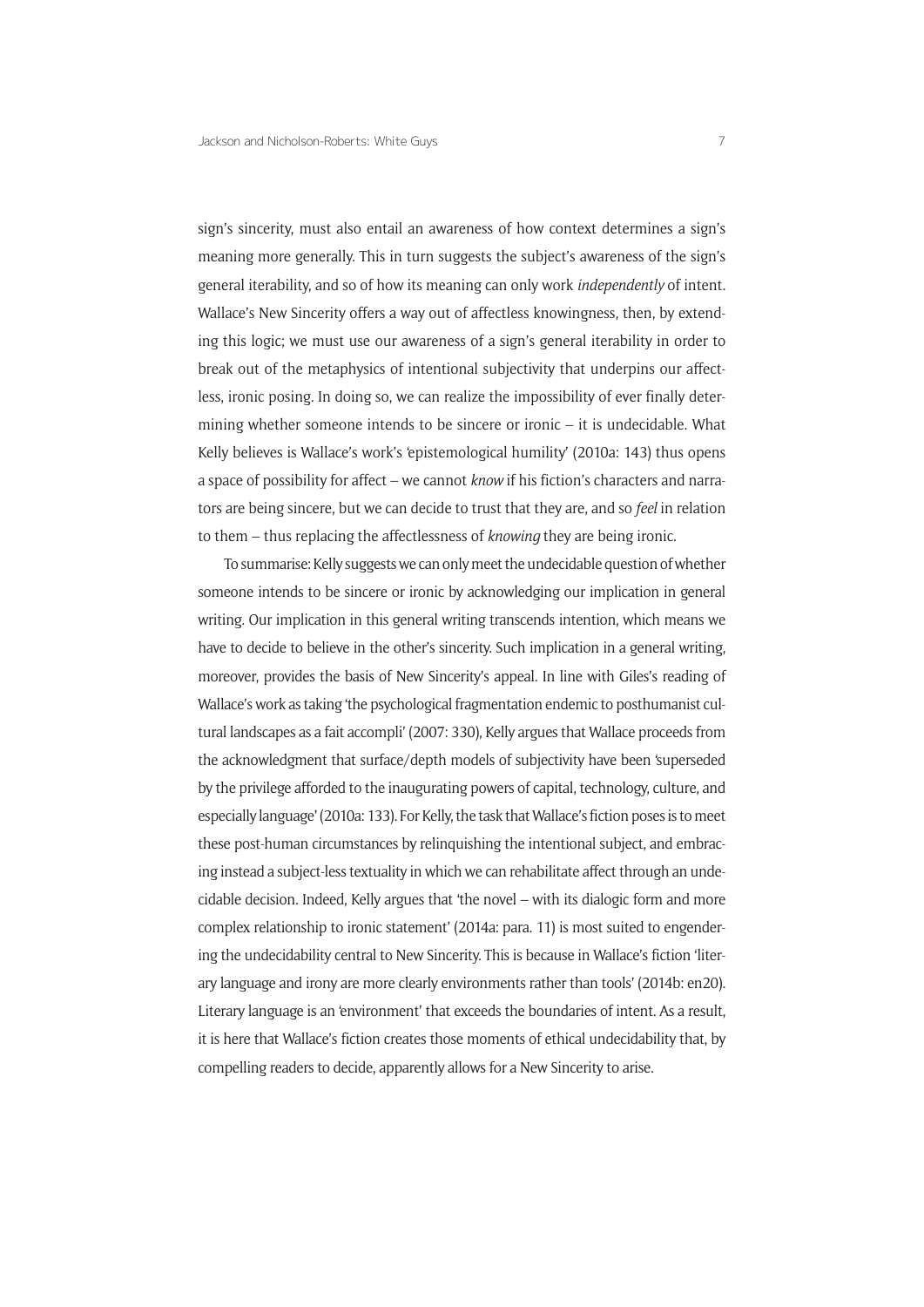In its theoretical verve, Kelly's argument is compelling, and it remains useful in its attempt to explicate Wallace's main concerns – with irony, sincerity, affect, performativity, and so on. However, if we look more closely, his formulation of Wallace's New Sincerity rests on some rather questionable assumptions. Firstly, Kelly's reading is premised on an unexamined binary of sincere affect versus affectless irony. As David P. Rando convincingly argues, affectless irony in Wallace's work can in fact 'be described as a *product* of emotion, specifically the emotions of anxiety or fear about emotional vulnerability itself' (2013: 576). Therefore, to 'the extent that Wallace formulates irony as a product of anxiety or fear, there is indeed something rather melodramatic about irony' (2013: 576). In other words, affectlessness is always-already an affect, which means that 'sentiment and melodrama cannot be constructed as binary alternatives to cool irony' (2013: 576). If affectless irony is itself an affective response, then it is questionable to read Wallace's fiction, as Kelly does, as regenerating sincere affect in the face of unemotional affectlessness. To do so reaffirms a reading that, in Rando's words, 'Wallace himself helped to originate and his critics often reproduce' (2013: 575), namely, that his work can help resuscitate sincere sentiment in opposition to the anti-sentimental, ironic knowingness that apparently pervades contemporary popular culture.

Indeed, when we consider how the irony Kelly misreads as affectless is also an irony that he associates with popular culture, we can start to unravel the cultural elitism that motivates New Sincerity. In the same endnote in which Kelly distinguishes between literary language/irony as environment and tool, he proffers that '[t]he most fundamental question for Wallace the writer (as opposed, perhaps, to Wallace the cultural commentator) is not what intentional stance we take – to believe or not to believe, to be naïve or to be cynical – but how language works and what it enables us to do' (2014b: en20). Wallace the fiction writer works within a textual environment that 'displaces metaphysics' (2010a: 146). As a cultural commentator (a journalist, essayist, orator, etc.), by contrast, he uses language as a 'tool' that is expressive of an intentional subject. As a result, the texts he produces as a cultural commentator cannot create the undecidable performative maneuvers needed for New Sincerity. This is because these texts are apparently bound up with a concern for univocal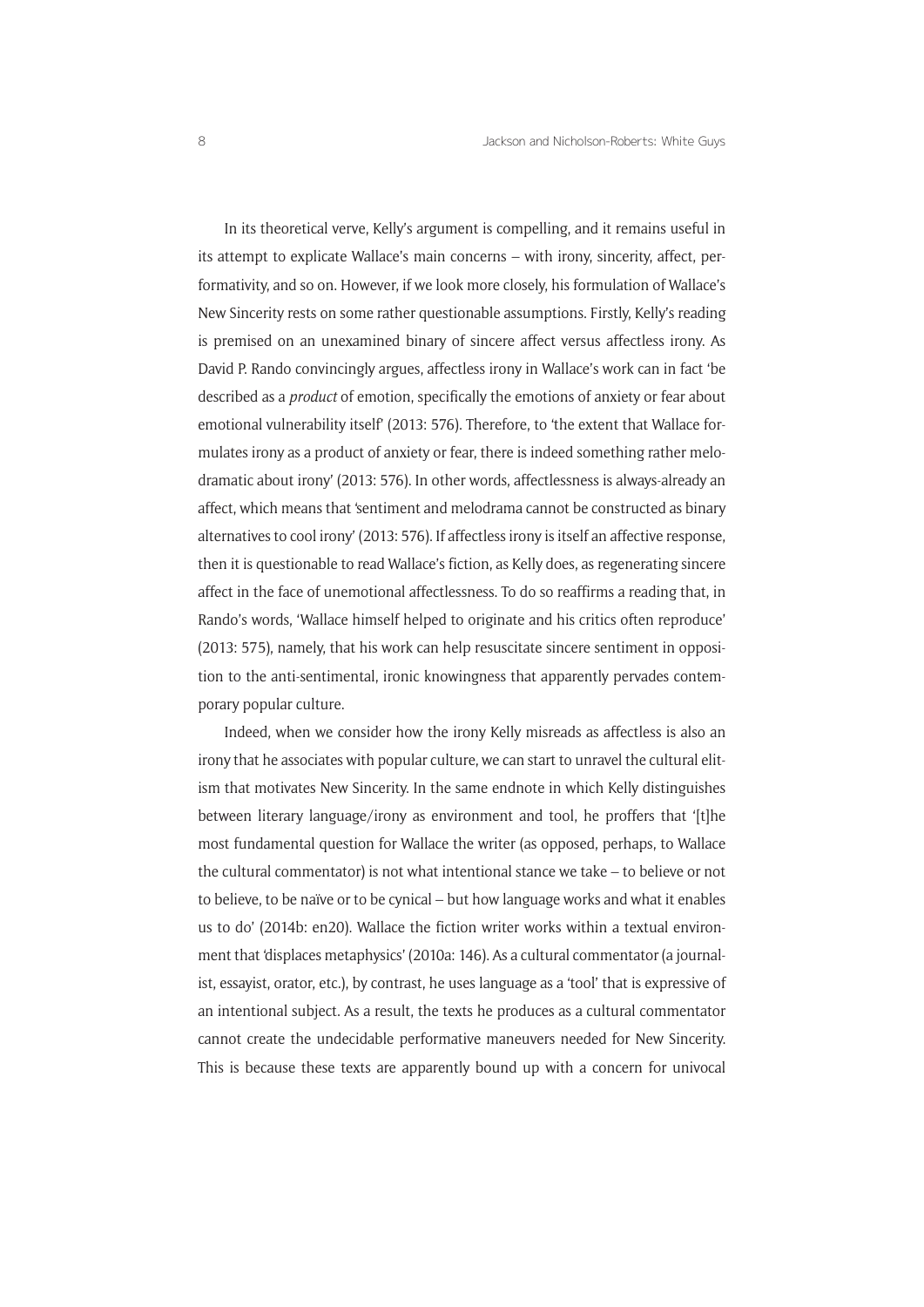meaning.4 Significantly, this attempt to distinguish between Wallace the writer and commentator on account of different types of language is inconsistent with his use of Derrida's notion of general writing. To arrive at the conclusion that Wallace's New Sincerity evinces 'the special characteristics (…) [of] literary fiction' (2016: 198) in ways that his non-fiction cannot, and to do so by applying Derrida's ideas concerning how the 'expansion of a general writing' (1988: 20) questions notions of authorial intention, Kelly has to tame the implications that Derrida's work has for the formal boundaries he seeks to uphold.<sup>5</sup> What makes writing *general* for Derrida is the sign's iterability outside of any delimited context: 'by virtue of its essential iterability, a written syntagma can always be detached from the chain in which it is inserted or given without causing it to lose all possibility of functioning (…) No context can entirely enclose it' (1988: 9). By pointing to Wallace's fiction as more conducive to eliciting performative moments of undecidable intention than his non-fiction, Kelly straightiackets the sign's iterability as only applicable to literature.

Indeed, Kelly downplays the importance of Wallace's non-fiction while, contradictorily, resorting to the author's essays, journalism, and interviews to legitimate his

<sup>4</sup> Kelly claims elsewhere that 'Wallace's non-fiction need not simply be read in the shadow of his fiction' (2010b: para. 19). This clashes with his insistence that 'it is to Wallace's fiction—where literary language and irony are more clearly environments rather than tools—that we should look to understand his moment in the dialectic of sincerity' (2014b: en20) If only 'literary' language can instantiate the subject-less realm of undecidability, and so the possibility of sincere affect, Kelly's claim that we need not subordinate Wallace's non-fiction is contradictory. Indeed, in 'Up, Simba', Wallace constructs the question of John McCain's sincerity as undecidable, concluding that '[s]alesman or leader or neither or both, the final paradox (…) is that whether he's truly "for real" depends less on what is in his heart than on what might be in yours' (2005: 234). This suggests that in Wallace's writing, the undecidability that is central to New Sincerity is not limited to his fiction.

<sup>5</sup> Tellingly, Kelly misquotes Derrida here. The latter's suggestion that 'we are witnessing (…) the increasingly powerful historical expansion of a general writing, of which the system of speech, consciousness, meaning, presence, truth, etc., would be only an effect, and should be analyzed as such' (1988: 20), appears in Kelly's piece as 'the increasingly powerful historical expansion of a *system of* general writing, of which the system of speech, consciousness, meaning, presence, truth etc., would be only be an effect, and should be analyzed as such' (2010a: 137, emphasis added). Kelly's addition of 'system of' before 'general writing' suggests how New Sincerity depends upon such general writing remaining bounded within a literary-novelistic system; a dependence that undercuts Derrida's point that no 'system' can or does govern the iterability of general writing. That Kelly reproduces this misquote in a truncated form as '"system of general writing"' (2010a: 137) later on in the same paragraph suggests that it is an authorial mistake, not an editorial one.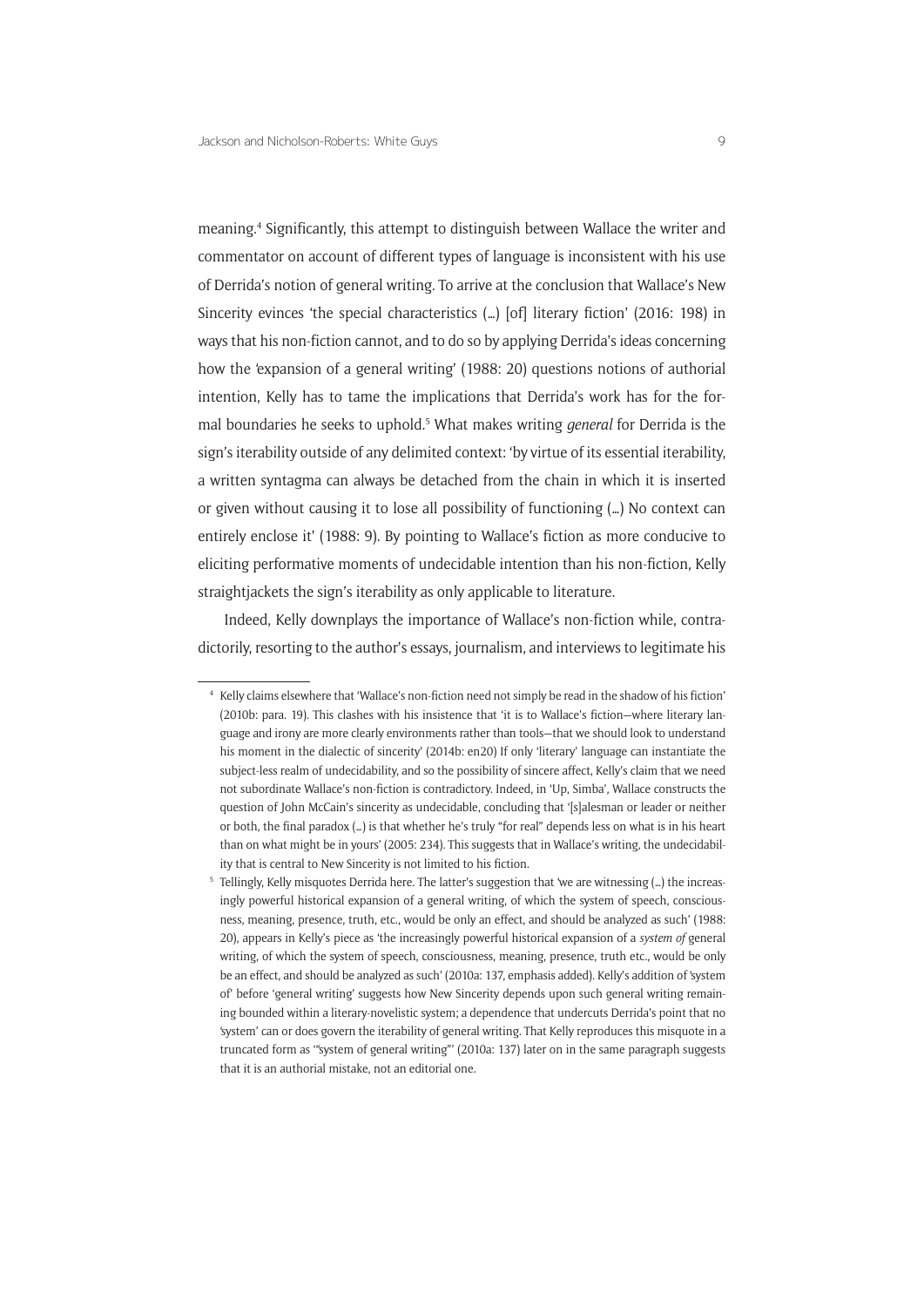reading. He shores up the idea that Wallace's fiction demonstrates the desire to renew sincere affect through constant references to his – to use Kelly's phrase – cultural commentary. For example, to substantiate his assertion that Wallace's work is 'a response to the contemporary prevalence of irony in American literature and culture' (2010a: 133), Kelly draws on Wallace's comments in several interviews, as well as the essays 'Joseph Frank's Dostoevsky' and 'Fictional Futures and the Conspicuously Young' (2010a: 133–134). In this regard he accepts Wallace's comments about what he intended for his fiction to, paradoxically, exalt the undecidability of intention as his fiction's entryway into New Sincerity. To follow Kelly and argue that 'the advantage of the novel over the essay form' (2014a: 12) means that Wallace's fiction is more suited to engendering the undecidability central to New Sincerity denies the general textuality that, by necessity, extends to other forms of writing. This contradiction suggests how Kelly's reading seeks to institute limits – on the sign's iterability, and on what type of language counts as 'literary' – to create the parameters that will validate his own formalistic approach. As he asserts in a more recent overview of Wallace scholarship, 'limits, after all, can be animating and enabling: this is surely one of the primary insights offered by *Infinite Jest*' (2015: 59–60). The limits that Kelly imposes may animate and enable his own formalism, but they shut down readings less enamoured with Wallace's apparent aesthetic innovation, and more sceptical of his affective proscriptions.

For proscriptions they certainly are, and Kelly's reading replicates them. In fact, if the 'epistemological humility' (2010a: 143) of Wallace's texts aims to generate a decision in favour of New Sincerity, then it is not undecidable. In other words, to the extent that Kelly's reading arises from the need to theoretically explicate Wallace's endeavour to facilitate sincere affect, then it logically precludes deciding against this very same sincere affect.We can see Kelly attempt to pass off this predetermined (i.e. always-already stacked in favour of theoretically legitimating Wallace's attempt to facilitate sincere affect) decision as *un*decidable in the following: 'true sincerity, if there is ever such a thing, must take place in the aporia between the conditional and the unconditional. Or in Wallace's terms, sincerity *must* involve "intent" but *cannot* involve "motive"' (2010a: 140, emphasis added). Kelly tries to map the impossibility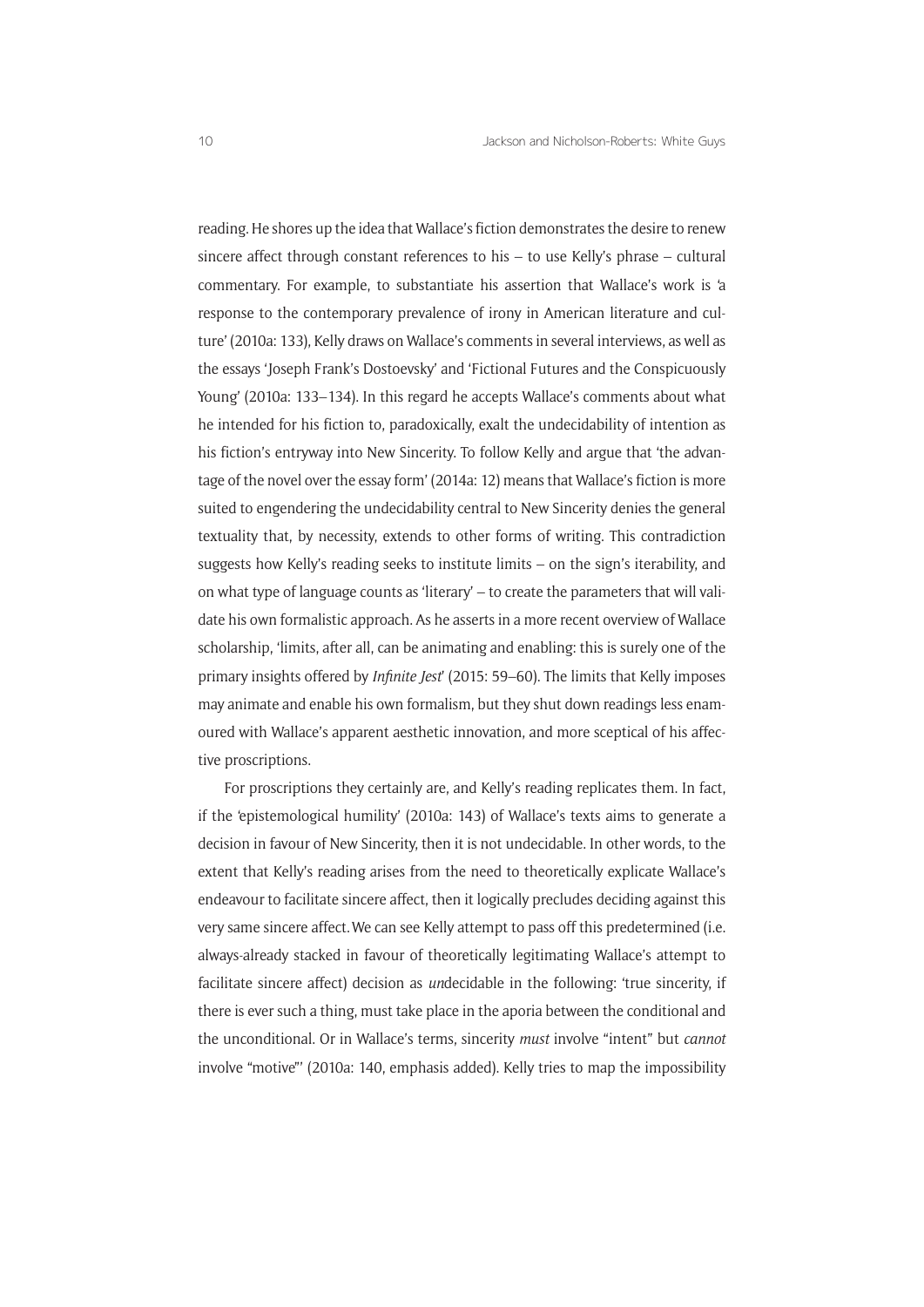of deciding between a conditional and unconditional gift onto the impossibility of deciding if sincerity is finally driven by intent (an unconditional, selfless communication) or driven by motive (a conditional communication that involves some element of self-interest). In the resulting undecidable aporia, true sincerity, like the true gift, is 'impossible to finally ascertain' (2010a: 140). It follows that we remain powerless to decide between intent and motive. However, Kelly's simultaneous assertion that (new) 'sincerity must involve "intent" but cannot involve "motive"' suggests the very opposite. If we wish to support (as Kelly assumes we do) Wallace's attempt to facilitate sincere affect for readers, we *must* allow for intent, but we *cannot* allow for motive. What is apparently undecidable in Kelly's theorization of New Sincerity not only turns out to be already decided and calculated, then, but also overdetermined by value judgements he takes unquestioningly from Wallace's melodramatic binary of a much needed sincere affect versus a toxically ironic affectlessness.6

As we have argued, Kelly's New Sincerity draws on Derridean iterability only to tame its implications. Moreover, his reading elucidates an element of Wallace's fiction wherein a seemingly undecidable moment is in fact highly determined and already calculated. We now turn to an examination of masculinity and whiteness in *Infinite Jest* to show how the premise of a universal affectlessness in need of curing – the premise from which New Sincerity proceeds – is in fact coded as white and male. Indeed, not only does the affectless white masculinity that *Infinite Jest* documents form the basis of its appeal to a universal human suffering, but its proposed mode for countering such – Alcoholics Anonymous – is geared towards white men. As

<sup>6</sup> Lee Konstantinou reaches a similar conclusion when discussing the 'postironic belief' (2016: 175) he sees at work in Wallace's texts: 'The battle between inner and outer motivation, which dialectically resolves itself in the form of New Sincerity, can arrive only after a prior struggle, the struggle to achieve postironic belief. If they did not believe in the actuality of other persons, Newly Sincere writers would not feel much need to lash together inner intentions and outer performances in the first place, let alone ask readers to trust in them. Postironic belief *must precede* the ethics of New Sincerity' (2016: 175, emphasis added). This is not the place to discuss how Konstantinou theorizes 'postironic belief'. What is significant for our purposes, however, is his acknowledgment that Kelly's New Sincerity rests upon a preceding value judgement about the need 'to believe in the actuality of other persons'. Though Konstantinou does not say as much, this shows how a pre-calculated ethical goal always already informs New Sincerity, thus undercutting its apparent undecidability.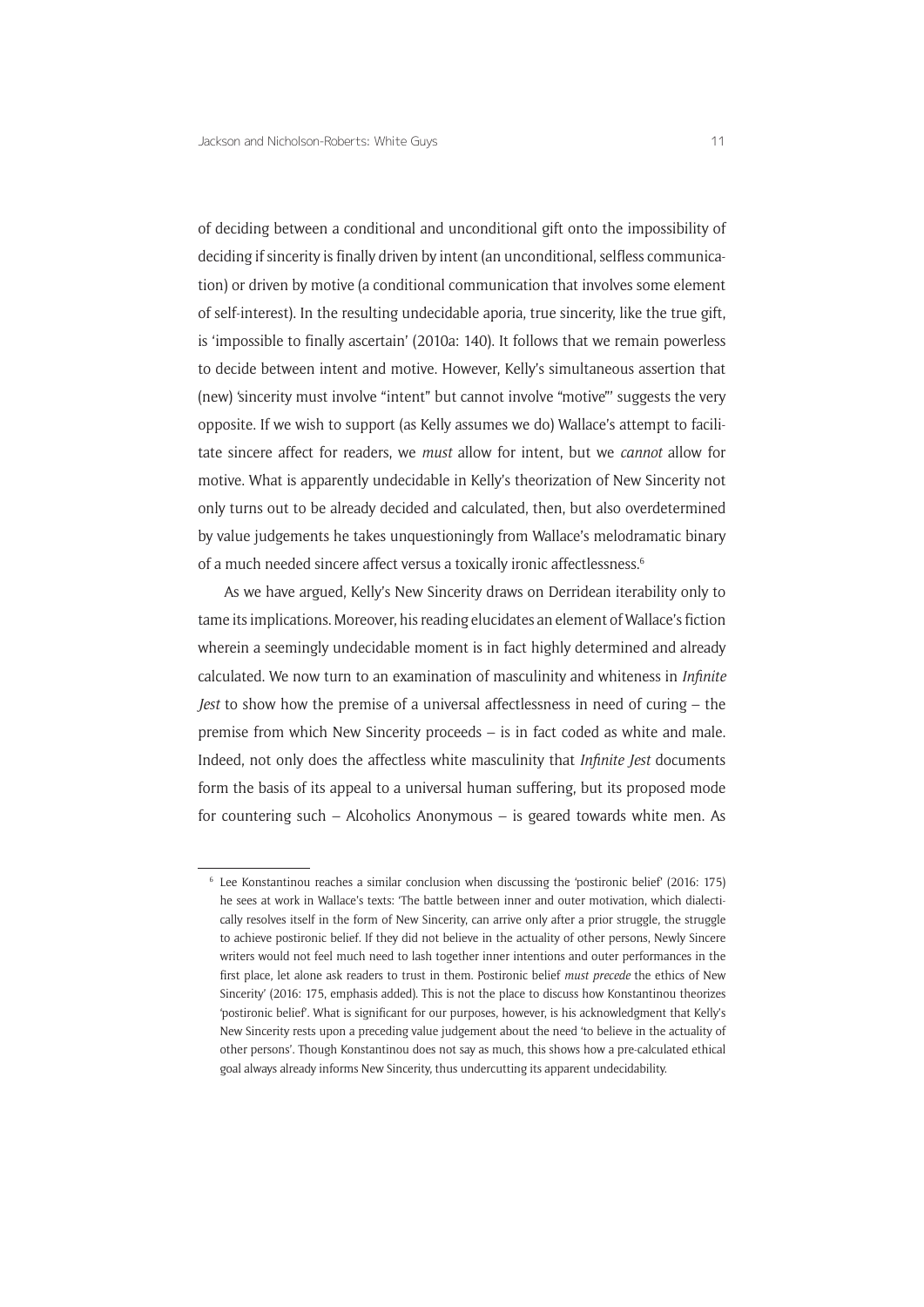such, if it is only white male subjects who suffer from this affectlessness in *Infinite Jest*, it is also only they who can 'recover' from it. In fact, if the novel retains AA's emphasis on white masculinity by passing it off as applicable to everybody, it does so by forcing its black and female characters to disavow their experiences as marginal subjects. Not only is AA's new sincerity a white male concern, then, it is also a reactionary attempt to shore up the experiences of whiteness and masculinity at the expense of the novel's black and female characters.

#### **Infinite Jest's White Guys**

In order to understand how *Infinite Jest'*s supposed New Sincerity re-constitutes a white male liberal humanist subject, we draw on Denise Ferreira da Silva's *Toward a Global Idea of Race* (2007). In this book, da Silva argues that modernity marks the transition from a 'natural' world governed by a divine ruler to a 'natural' world governed by reason. The self-determined and agential subject of modernity is intimate with this reason; it alone can reveal its workings (2007: 49–50, 58). Such intimacy is premised on this subject not being an 'affectable thing'; it is a mind, not a body, and in being so, it is not vulnerable to determination by the very reason whose operations it reveals (2007: xiii, 31, 60).<sup>7</sup> Significantly, this subject secures itself through its contrast to other gendered and racialised bodies that *are* affectable by exterior influences. As da Silva puts it, because

post-Enlightenment European (white) bodies (…) are not submitted to the regulative and productive force of [the] universe, the science of the mind produces bodies and social configurations as signifiers (…) of two kinds of minds, namely, (a) the *transparent I*, (…) the kind of mind that is able to know, emulate, and control powers of universal reason, and (b) the *affectable "I,"* the one that emerged in other global regions, the kind of mind subjected

<sup>7</sup> da Silva uses affect in a different manner to its earlier deployment in our analysis of New Sincerity. In that context, affect referred to the intersubjective experience of feelings and emotions. In the context of Silva's work, it refers to one's (racially inscribed) propensity toward being affected by exterior influence.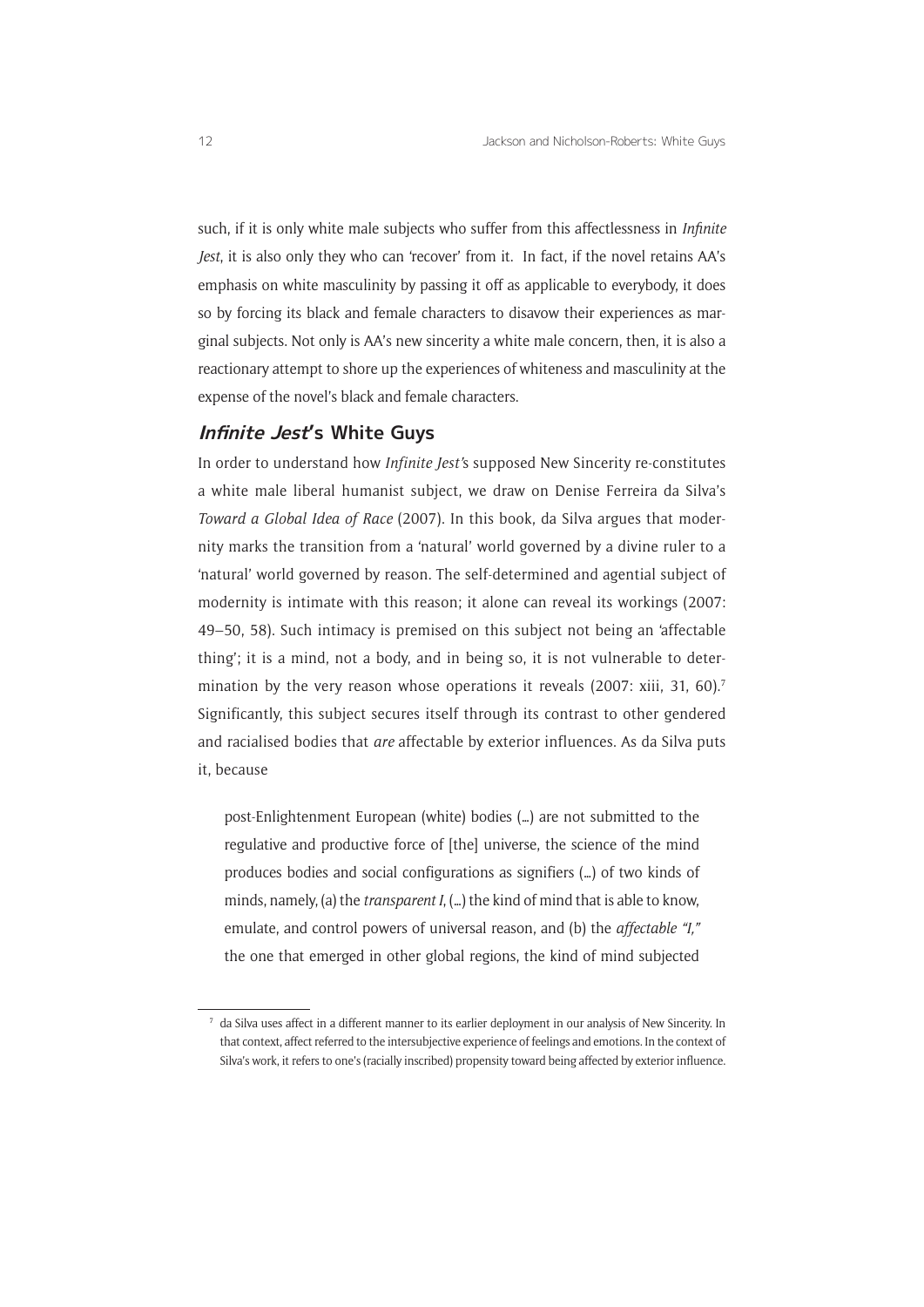to both the exterior determination of the "laws of nature" and the superior force of European minds

#### (2007: 117).8

Through this process, white masculinity comes to 'signify the transparent I' (2007: 8), and blackness and femininity 'to signify otherwise' (2007: 8). As da Silva puts it, 'the gendered/racialised subject emerges (…) in her double affectability' (2007: 247), which white masculinity must violently abject in order to maintain its status as a transparent I. The processes da Silva outlines here offer a way of understanding the reactionary racial and gender dynamics that are constitutive of *Infinite Jest*'s New Sincerity, and indeed its endeavor to ameliorate an ostensibly general experience of affectlessness.

If we turn to Hal Incandenza, who in Heather Houser's words 'is the characterological center for the novel's critique of detachment' (2014: 125), we can see how this detachment relates to his sense of embodied affectability. During the Eschaton debacle, Hal experiences whilst high a 'completely and uncomfortably bizarre' (342) moment when he feels 'at his own face to see whether he is wincing' (342). His bizarre detachment here is from his body; in fact, his resulting discomfort suggests the repressed knowledge of embodiment. For Hal, this moment is revelatory of the fact that his marijuana addiction, and the detachment that it helps to facilitate, allows him to regain a sense of selfhood distinct from his corporeal existence. As Hayes-Brady notes in a point that pertains to David Cusk's attacks of public sweating in *The Pale King* (2011), but which she frames as having broader relevance to Wallace's writing of gender, his work's 'masculine subject is problematized by the awareness of the possibility that it may not *only* be a subject' (2015: 74). In this light, the 'male lovelessness' (2013: 579) that David P. Rando suggests Wallace's work is consistently

<sup>8</sup> Though this particular quote pertains to Europe, Silva later remarks that '[w]ithout the white body, the writers of the U.S. nation would not be able to resolve the distance that threatens to locate it in *affectability* (…) racial difference (…) has produced the U.S. American as a European being' (2007: 199–200). As this demonstrates, Silva understands her analysis as equally applicable to an American context.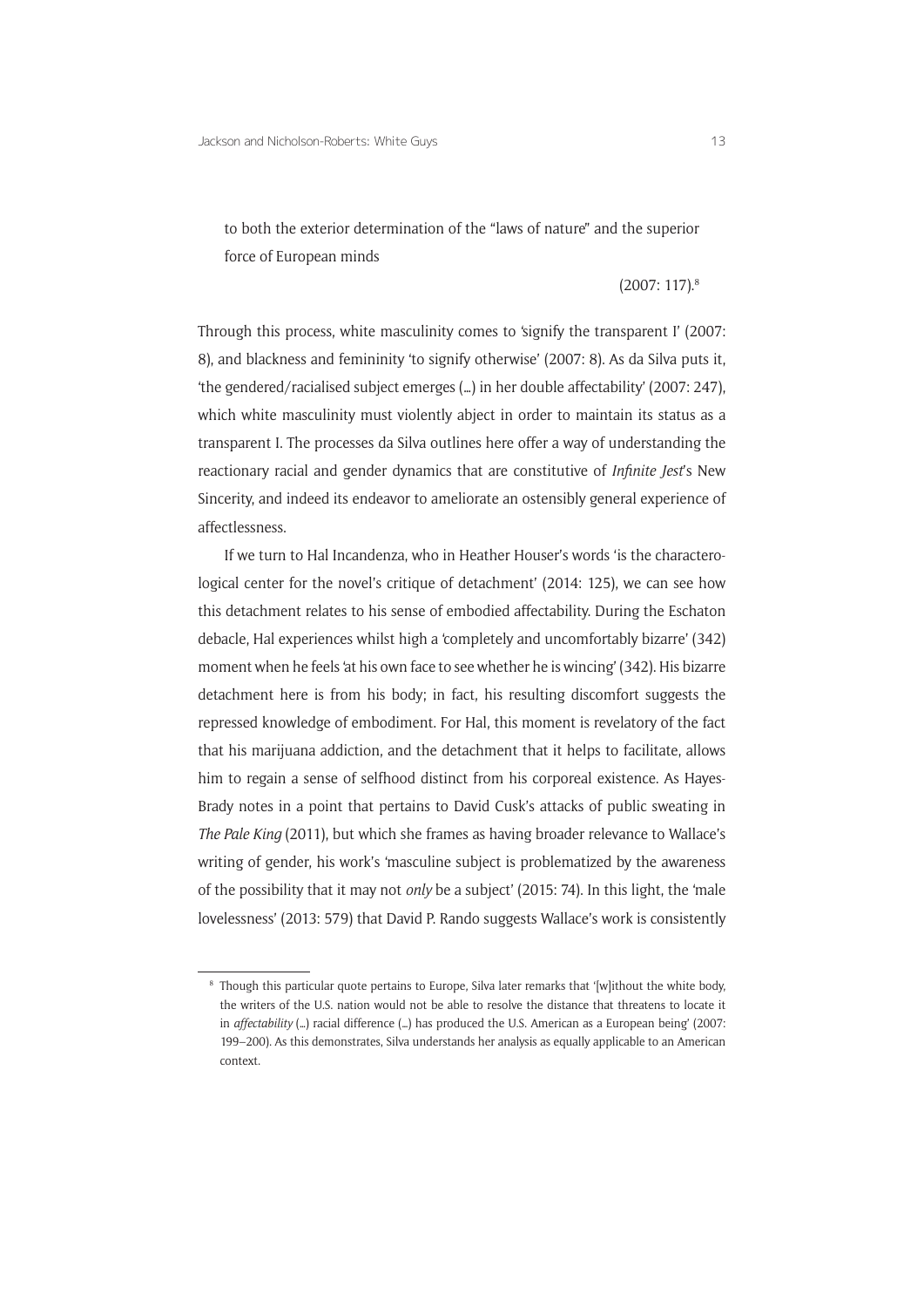'invested in diagnosing' (2013: 579) – and which for him is 'most memorably' (2013: 575) displayed by Hal – helps to placate Wallace's male characters' anxiety of being objects as well as subjects, and thus of being susceptible to forces outside of their own determination. This desire for detachment sends the novel's white male characters into self-reflexive spirals, which aim to recover the subject that is not affectable – the subject that can determine itself. In Nicoline Timmer's words, Hal and male characters like him are 'continually reflecting on their own self, but there *is* no self, fixated in a mind, as a stable object of reflection – and the reflection on the self therefore results in an infinite regress, causing what could be called an *existential implosion*' (2010: 43). In *Infinite Jest,* the loss of a self 'fixated in a mind' (Timmer, 2010: 43) inaugurates an attempt to regain a self through continual reflections on one's own (non-existent) self. Accepting this loss forms the basis of AA's recovery process, and indeed the New Sincerity that Kelly believes it generates. That this loss is overwhelmingly experienced by *Infinite* Iest's white men, however, suggests that AA is geared specifically towards alleviating an ailment Wallace codes as white and male. In fact, for subjects outside of these categories to benefit from AA, they must disavow how US society positions them as affectable I's; i.e. as subjects susceptible to exterior determination.

This disavowal must occur because the only story about addiction that the novel's AA scenes legitimate is that of addiction to a form of detachment, which is itself an attempt to regain the unaffected status of being a self-determined subject. Indeed, one of AA's slogans is 'My Best Thinking Got Me Here' (1026, en135). However, though AA is seemingly premised on accepting the impossibility of recovering the self-determining subject, this acceptance actually allows for its reimagining along nominally 'post-human' lines. AA allows the white people – and particularly the novel's white men – who attend to become more than their bodies; indeed, more than beings who are affected by that which is exterior to them, in the sense that it liberates them from their pathologised desire to (re)-attain a stable sense of self, and thus from the lovelessness that arises from the horror of their affectability. This recovery occurs in the realm of the (ostensibly) undecidable. This is made apparent both in the 'Blind Faith' (351) that sponsorship in AA requires, as well as in the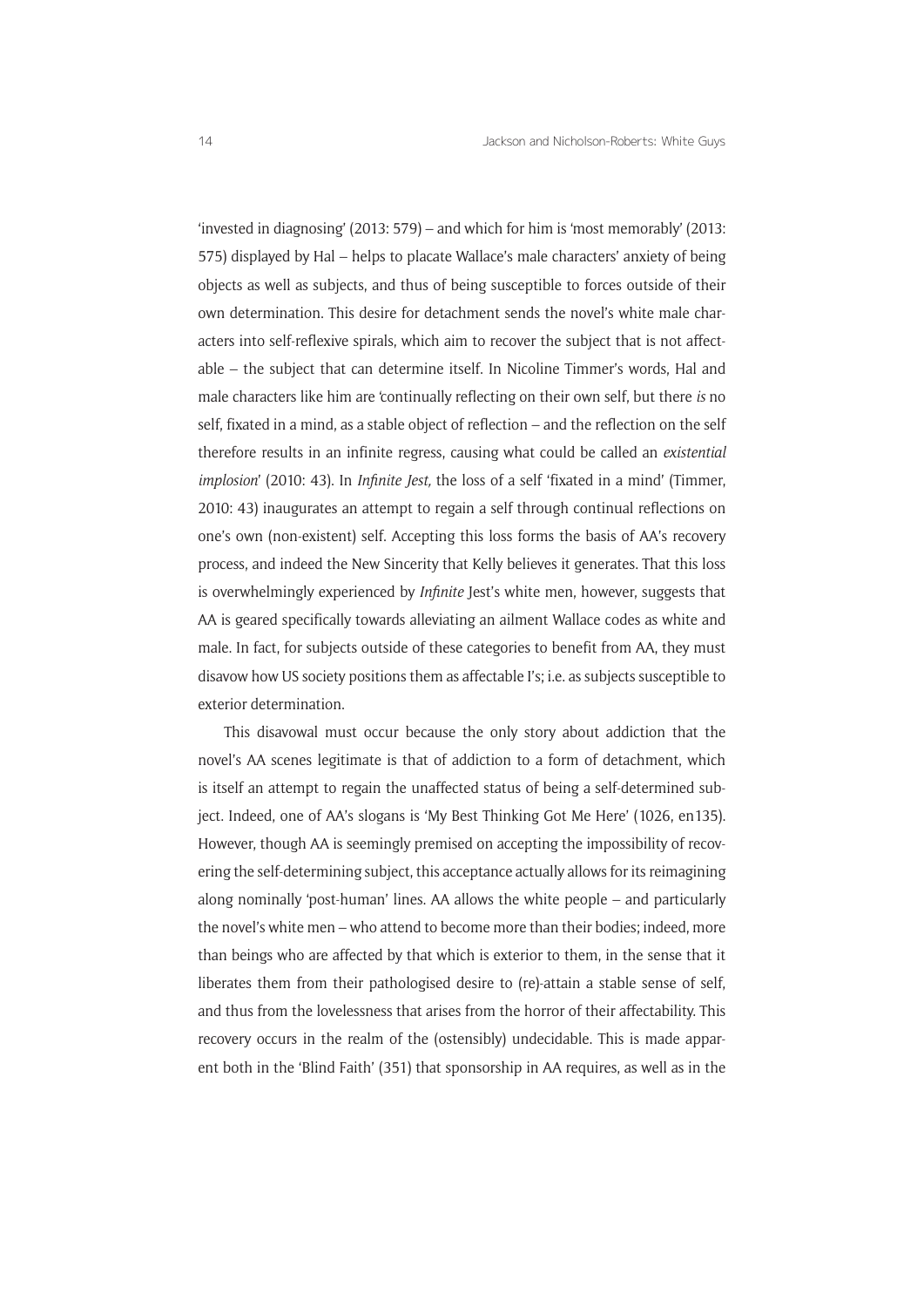decision to commit to a program that one does not understand, and whose outcomes one cannot calculate in advance. As is explained in the introduction to Don Gately's recovery, 'the folks with serious time in AA are infuriating about questions starting with How. You ask the scary old guys How AA Works and they smile their chilly smiles and say Just Fine. It just works, is all' (349–350)*.*

Kelly portrays this 'Blind Faith' as a decisive, incalculable act of faith in the undecidable. In a generous reading of Wallace's supposed New Sincerity, this is what AA's addicts do; they place trust in an institution whose benefits are incalculable. Yet, if this is the case, such incalculability only leads to calculation – and so a reinstated, self-determining subject who *can* decide – as evinced in how one speaker has 'been in (…) seven months, he says' (707), or the '90-day chip' (274) addicts receive. Indeed, this supposed act of initial incalculable Blind Faith in AA, to the extent that Kelly's New Sincerity frames it as a *preferable* choice, is in fact calculable from the very beginning, and thus *not* undecidable. Put differently, one may not know if AA will help cure their addiction, and one may (like Geoffrey Day) even be hostile to its dictates, but the very act of joining – insofar as it presupposes *some* awareness of AA's reason for existence – implies an awareness of its intentions towards oneself, whether one chooses to embrace or reject said intentions. As such, Blind Faith, based as it is in a value judgement concerning the best course of action (sincere affect *over* affectless irony), *must* contain some element of calculable return. As we discuss below, this very desire for sincere affect, in order to escape from the apparent alienation of affectless irony, is particular to white masculinity in the novel.

To quote endnote 281, which appends Hal's reflections on the 'empty mask, anhedonia' (695), Hal's feeling that he misses someone he has never met would make no sense 'without the universalizing abstraction' (1053, en281). What the novel, through Hal, universally abstracts here is the anomic dislocation of a generation apparently suffering from postmodern irony's hollowing out of a 'hideous internal self, incontinent of sentiment and need' (695), and a desire to access this impossible 'internal self' nonetheless. Given Rando's intervention, we would do well to read Hal's paradigmatic lovelessness as being bound up with the novel's depiction of masculinity. Doing so allows us to question the novel's positing a gendered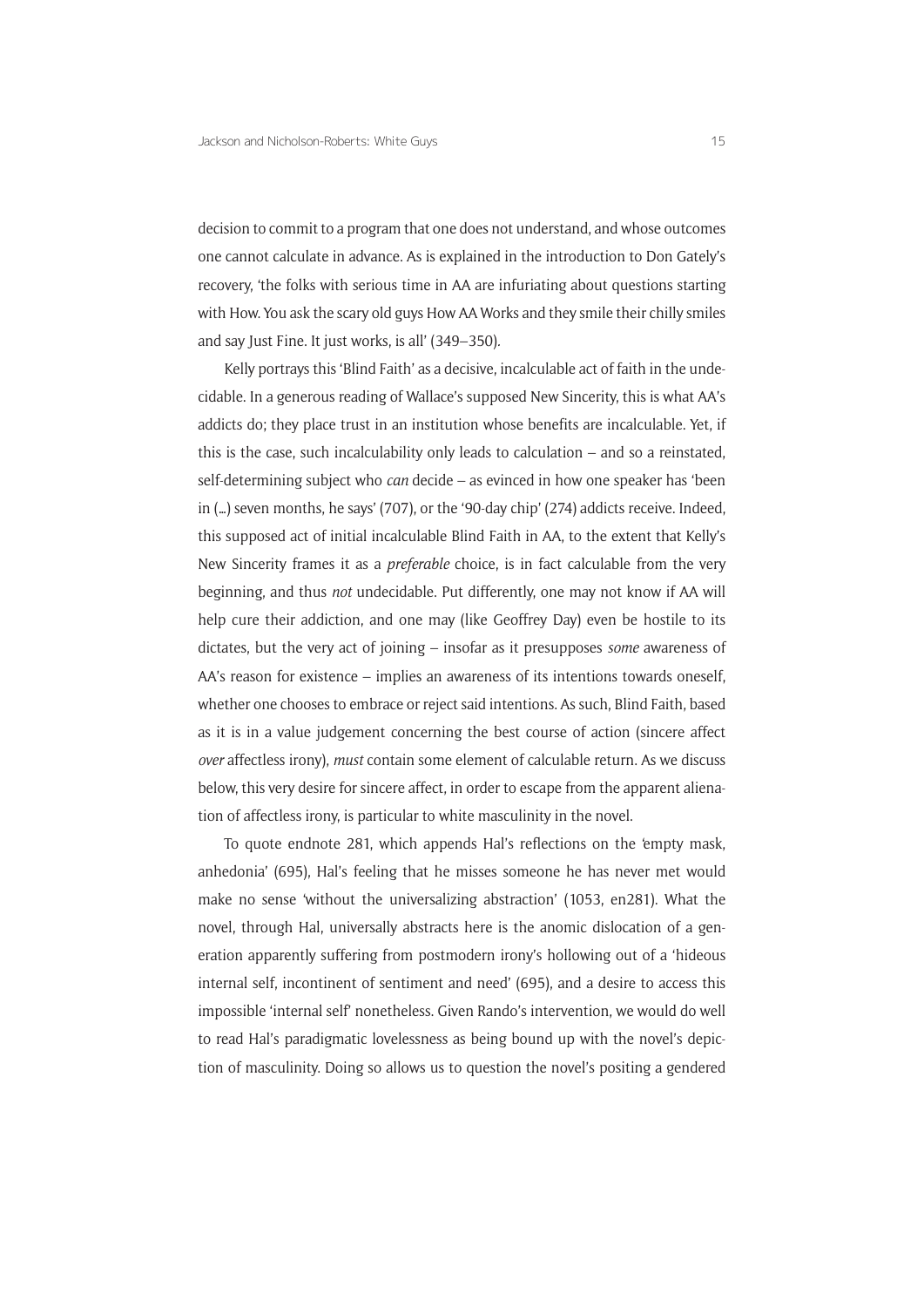affectlessness or lovelessness as universal, and to ask how characters who are not male experience this supposedly general suffering. It is the recovering addict Gately, and the AA system that he exemplifies, that *Infinite Jest* presents as a possible solution. As Elizabeth Freudenthal puts it, 'Gately is a hero, at least in part, because of how seriously he takes AA's prescriptions' (2010: 205), and in the context of the novel, 'everyone would do well to act like Don Gately' (2010: 191). For everyone to act like Don Gately would mean that everyone find solace in AA, an institution whose tenets, it logically follows, are applicable to all.

This is certainly the case in Kelly's reading, as 'success in the AA recovery program means finding a way to speak sincerely using a formula that possesses no originality as an emanation from the self' (2014b: para. 17). In fact, for Kelly 'the reader is made to participate in this process' (2014b: para. 18) of formulaic sincerity, as evidenced by the maxims which end a passage detailing 'exotic new facts' (Wallace, 1997: 200) for AA newcomers. He quotes several of these maxims, including, for instance, 'that there might not be angels, but there are people who might as well be angels' (205), as appealing directly to readers. For these to stand as impersonal facts that do not emanate from the self, though, we have to ignore the preceding statements that set them up. These include the less homiletic observations that 'black penises tend to be the same general size as white penises' (200), 'that, *pace* macho bullshit, public male weeping is not only plenty masculine but can actually feel *good* (reportedly)' (201), and 'that females are capable of being just as vulgar about sexual and eliminatory functions as males' (201). These maxims imply a white male subject, and one whose ignorance and reserve Wallace presents as regrettable traits we must look beyond if we are to access those other statements that, in Kelly's words, 'deal with things that have an aura of importance' (2014b: para. 19). Inversely then, maxims detailing the subject's surprise at black men's penis size, and so on, lack importance; they are personal tics that we need to acknowledge but ignore if we wish to benefit from AA's ability to rehabilitate sincere affect.

In fact, if we consider that it is Gately who is shocked at women excreting (594), holds 'unfortunately' (1026, en141) racist views, and wants to 'cry and hit somebody' (445) after one particular AA commitment, then we have a strong case for aligning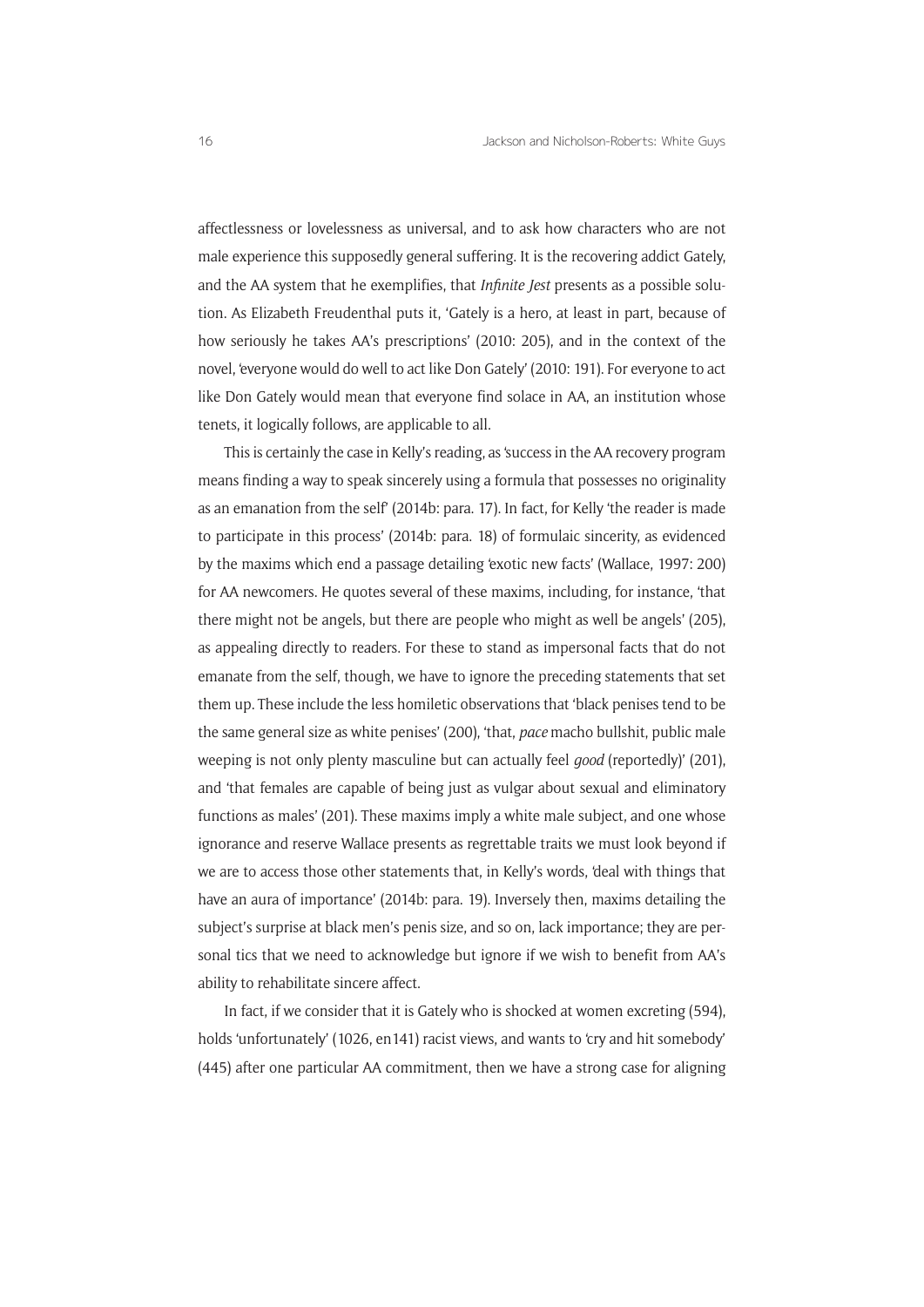the above maxims with him. His compassionate yet gruffly masculine working-class persona indeed characterizes *Infinite Jest*'s depiction of AA more generally. As 'one of the unfortunate low points of this otherwise breathtaking novel' (2010: 210, en22), Freudenthal admits that 'Gately's heroic qualities are buttressed, if not caused by, his being a high-school dropout, a victim of alcoholic domestic violence and neglect, by his silent and muscular stoicism', and various other class and gender stereotypes (2010: 210, en22). Freudenthal's suggestion that Gately's gentle-giant persona as the emblem of AA not only buttresses his heroism, but causes it, implies that we should question the idea that AA's efficacy derives from its creation of an identity-less space. After all, it is on the seat of the 'men's room commode' (374) that 'some ironist who decamped back Out There' (374) carved AA's 'real Prime Directive' (374): 'Do not ask WHY/If you dont want to DIE/Do like your TOLD/If you want to get OLD' (375). That the novel appends this message with '*Sic*' (1026, en143) does not undermine its content as much as apologize for its poor expression. Similarly, that it takes an ironist – a 'witch in church' (369) at AA – to state this 'root axiom' (374) does little to attenuate its force.<sup>9</sup> With the same 'it's all optional; do it or die' (357) ethos that the narrator expounds, this Directive reiterates how success in AA entails a willingness to submit to harsh paternal discipline; a discipline, moreover, whose masculine constitution the novel broadcasts in order to exonerate.

The Directive is all the more powerful by virtue of appearing at the end of one AA speaker's 'head-clutchingly prolix' (370) tale, 'a stripper and semi-whore' (370) who 'has not yet learned to Keep it Simple' (370). The speaker relates how, as a young girl, she pretended to sleep as her foster father raped her paraplegic stepsister, whom he forces to wear a Raquel Welch mask as he does. She would then attend to her stepsister afterwards in order to keep the abuse secret, until one night she discovers that the sister has enjoyed being raped with 'a carnal bliss' (373). The AA

<sup>&</sup>lt;sup>9</sup> That this message appears on a toilet seat may suggest it is synonymous with waste, and thus should not be given credence. An important distinction remains though; rather than written in excrement, this directive is written on an apparatus for its removal. As such, it amounts to potty-training, a firm paternal injunction to responsible waste management in keeping with *Infinite Jest*'s general suggestion that addicts, whether to drugs or entertainment, lack discipline.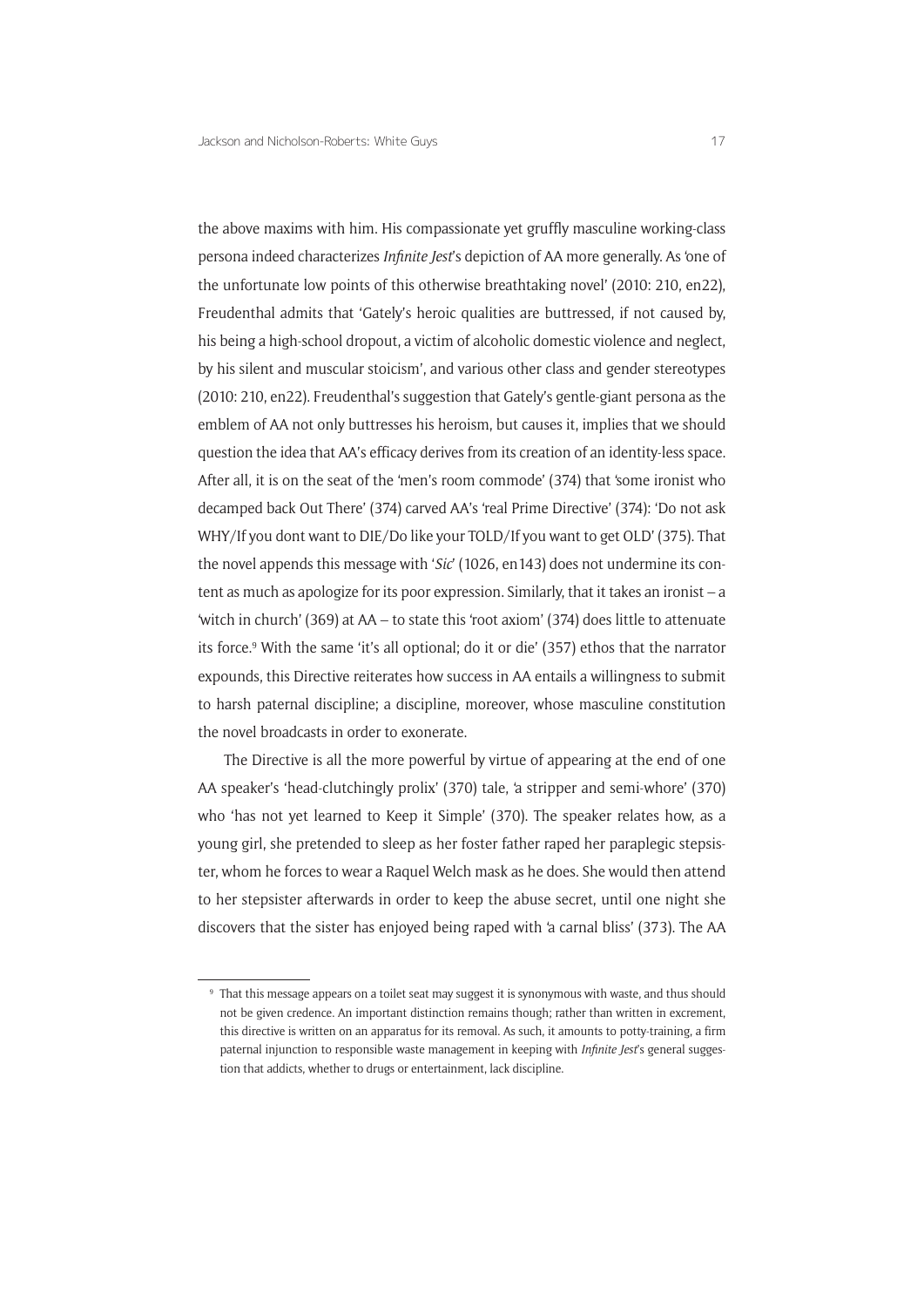audience are distressed, but not by the tale's content: plenty of them 'had personal childhoods that made this girl's look like a day at Six Flags Over the Poconos' (374). In fact, her 'self-pity [is] less offensive (...) than the subcurrent of explanation, an appeal to exterior *Cause* that can slide, in the addictive mind, so insidiously into *Excuse*' (374); indeed 'causal attribution is in Boston AA feared' (374). The woman fails to relinquish her experience of abuse in a patriarchal society, and insists instead that it has helped to cause her addictions. She thus excuses herself from a personal responsibility that AA demands of addicts. Taking such responsibility, and by doing so effacing her own subjective experiences of addiction, is necessary if she is to benefit from the formulas that fuel AA as an institutional engine for New Sincerity. However, given that the novel presents AA's formulas as emanating from a white male perspective (whether explicitly with the Prime Directive, or surreptitiously with racist and sexist maxims that we must acknowledge but then forget) closely associated with Gately, then effacing her experience does not entail entry into an impersonal space of recovery. Rather, it means denigrating her victimization as a frivolous self-indulgence, and in order to reaffirm a mode of recovery that, though the novel presents it as equally applicable, in fact prioritizes men as its ideal recipients and practitioners.

The novel's contempt for this female speaker is evident in the acronym of a group she is 'proud she says to be a member of', 'Wounded, Hurting, Inadequately Nurtured but Ever-Recovering Survivors' (372) – WHINERS. That this acronym, like 'O.N.A.N.' (36), exists in the novel's diegetic world – i.e. it is not wordplay indicative of the book's polyphonic voices – affirms its satirical import. The speaker's pride in seeking help is irrelevant; she is a whiner, and so we should judge her for failing to abide by the injunction against causal attribution. There is a correspondence here with Wallace's review of David Markson's novel *Wittgenstein's Mistress* (1988), 'The Empty Plenum', in which he bemoans Markson's decision to give his protagonist, Kate, a '"motivation" via received feminine trauma' (2012: 108). Wallace's problem is less that Markson resorts to misogynist ideas of women, but that by giving Kate a 'feminine' back story, he undercuts her pan-human appeal; for 'to the extent that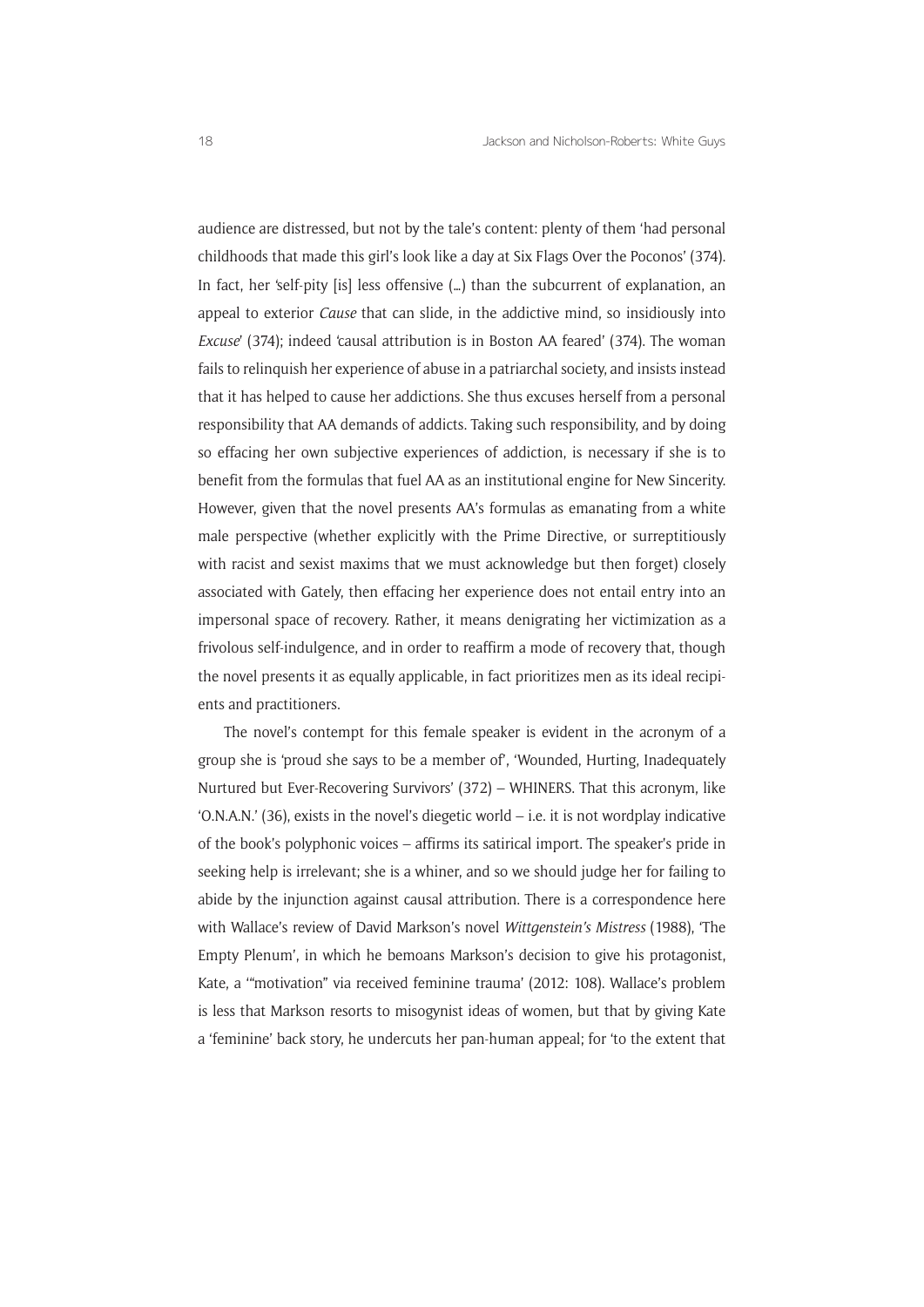Kate is not motivationally unique, she can be all of us' (2012: 107).<sup>10</sup> This complaint informs *Infinite Jest*'s depiction of the whiner AA speaker. Her attempt to locate the 'etiological truth' (374) of her addictions in a history of abuse is unwelcome baggage in an institution that, as Kelly explains, compels one to disregard motive but embrace intent – the intention, that is, to erase one's subjective experiences and embrace intentionless, performative rituals that obliquely prioritize men. If we consider how, as Freudenthal admits, Gately's experiences as a (stereotyped) workingclass man cause his addictions, as well as his heroism in trying to overcome them, we can see the double standard at work here. In contrast to Gately, the novel allows no room for the female AA speaker to postulate what factors may cause her suffering.

So, for a woman to succeed in AA, she must disavow any qualitative experiences that derive from how a patriarchal society interpellates her as a female subject. The speaker whose story appears shortly after that of the whiner exemplifies this. If the 'adopted stripper had presented herself as the object of an outside Cause' (376) – as what da Silva would describe as an affectable I – this next addict, the meeting's 'best Advanced Basics Speaker' (376) follows AA's dictate of 'Cause: no; responsibility: yes' (376). As with the whiner's tale, this speaker's story is replete with, to use Wallace's phrase, 'received feminine trauma' (2012: 108). She relates how, while pregnant, she had sex in order to pay for cocaine, smoking which causes her to give birth to a stillborn baby. Overcome with guilt, she then plunges into 'total Denial' (377), carrying the fetus around as though alive, until the smell and an 'insect-attraction problem' (378) draws the attention of social services. None of this is relevant, though, for there 'is no Cause or Excuse. It is simply what happened' (378). By embracing 'the responsible truth' (378) of her culpability, she succeeds where the whiner fails; 'all defenses have been burned away' (378), and so too have the specificities of her experience as a sex worker and cocaine addict. Losing such specificities does not matter, however, because 'it was basically the same all over, after all, Out There' (379). Focusing on the differential experience of addiction, and using said experience – as

<sup>&</sup>lt;sup>10</sup> For more on this, see Mary K. Holland's (2017) reading of the 'The Empty Plenum'.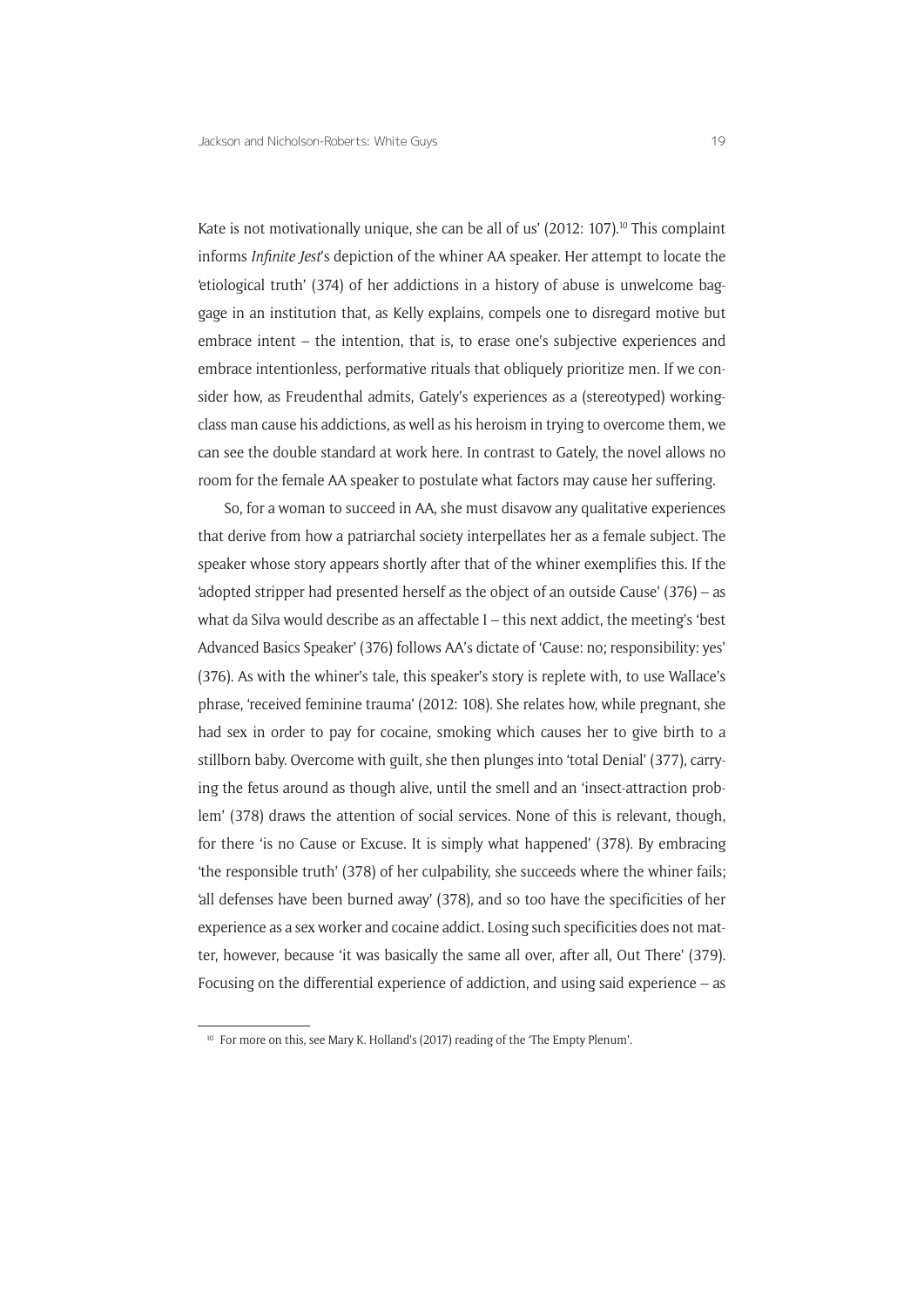the whiner does – to explain one's suffering, draws attention away from the 'binding commonality' (349) uniting AA members. This is the common detachment of addiction, a lovelessness whose apparent universality rests upon our willingness to ignore its masculine constitution.

For the novel's women to benefit from AA, then, they have to renounce any experiences specific to their position as female subjects. They must display the anonymous suffering attendant on lovelessness if they wish to find common cause with other addicts on the basis of an apparently transpersonal, genderless pain. As the examples of the 'stripper and semi-whore' (370) and the speaker who gives birth to a stillborn child suggest, the identity-specific experiences that these women must renounce relate especially to their bodily suffering. Hayes-Brady is accurate in this sense to assert that Wallace's work 'uses the body – particularly but not exclusively the female body, often in pain – to dramatize coherent alterity' (2016: 18). In the context of *Infinite Jest*'s depiction of AA, these female speakers' physical pain offers an abject counterpoint to the masculine lovelessness that, in its concern with emotional sterility and the apparent ravages of ironic detachment, is notionally non-physical.

The passage where Joelle Van Dyne attends a Cocaine Addicts Anonymous meeting highlights the degree to which black characters must also disavow the markers of their affectability, in order to tell what Kelly describes as recovery's 'generic story' (2014b: para. 15). Joelle comments that CA is 'most heavily concentrated' in 'the colored part of Boston' (707). Furthermore, the speaker at the meeting confesses that he was a user of 'crank cocaine' (708) and that he lives in a housing project in Mattapan.<sup>11</sup> Taken together, these things are suggestive of racial stereotypes about

 $11$  It may initially seem contradictory to argue that the experience of (a particular kind of) addictive detachment registers most intensely with the novel's white male characters, and that it is around their experience that AA is oriented, and then to explain its racial logics through reference to the narrative of a white *female* character in AA. However, whilst da Silva argues that 'racial difference and gender difference signify affectability', she contends that 'the female racial subaltern' must contend with a 'double affectability' (2007: 265–266). Though the white female characters of *Infinite Jest* must disavow the gendered markers of their affectability in order to embody AA's liberal humanist subject, then, they do not have to contend with racialized markers of affectability. As such, Joelle's mediation of the CA speaker's testimony is still revelatory of the racialized (and gendered) logic of AA.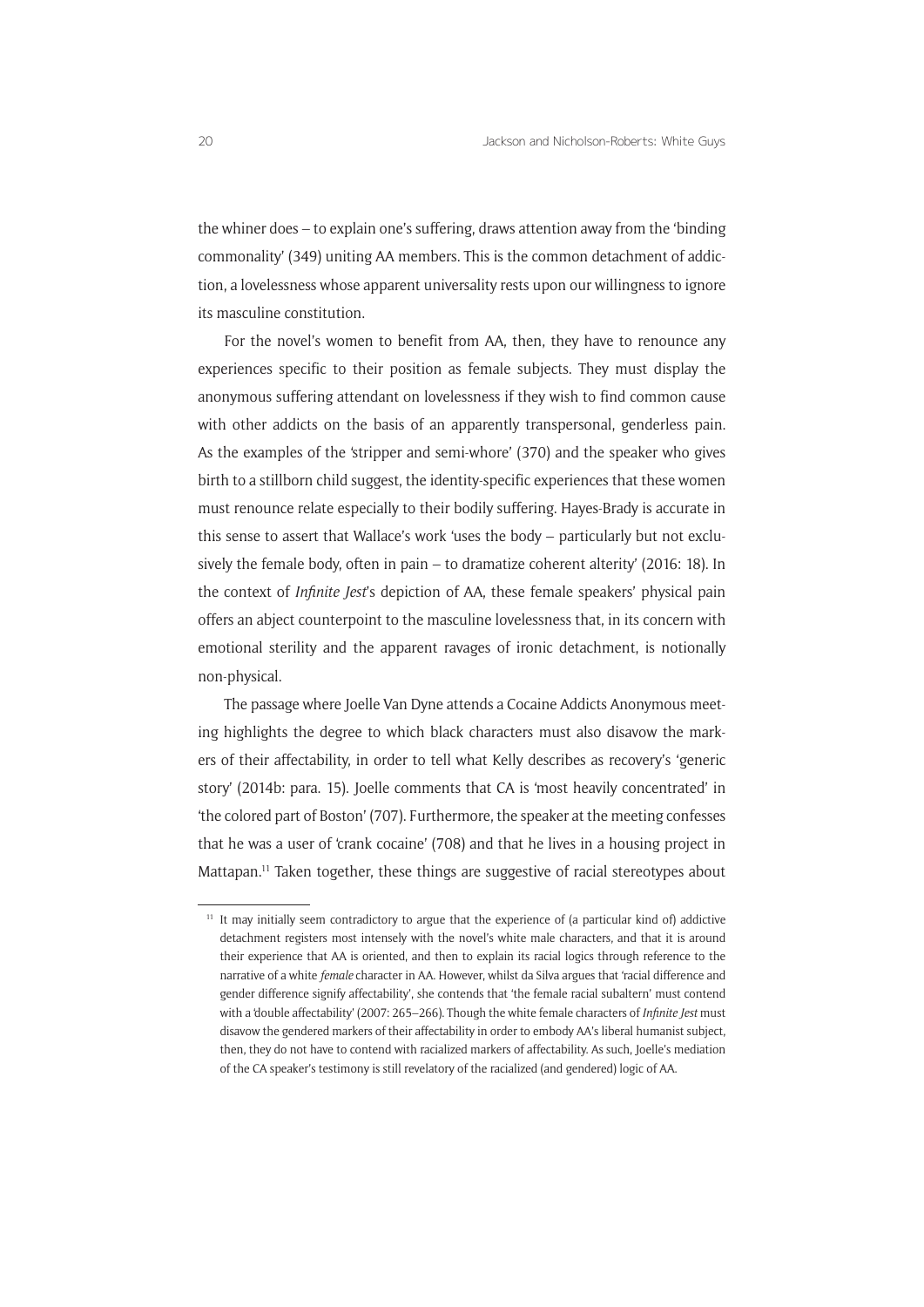drug usage and a relationship between addiction and socioeconomic inequality. The free indirect discourse of this passage thus frames the CA speaker as an affectable I. The speaker is not a self-determining subject; rather, he is *determined* by the impingement of exterior forces upon him, so that like the whiner, he is the 'object of an outside Cause' (376). This affectability is racialised, as exposure to this particular set of exterior forces is attributed to blackness. However, in the context of CA – in this apparently subject-less realm – all such markers must be disavowed.

This process of absenting is apparent in the stress that the passage places on Joelle's racist relationship to the speaker's blackness. This is emphasized through her use of a racial slur to describe the speaker and the contention that she is able to see past her prejudice. The reader is told that the speaker's story is full of 'colored idioms and (...) annoying little colored hand motions', (708) but that 'it doesn't seem like [Joelle] cares that much anymore. She can Identify' (708). Seemingly, beyond one's prejudices is identification with the universal, loveless suffering of addiction. The recurrence of the slur interrupts the interaction of the narrative voice with that of the CA speaker, such as in endnotes 293 and 294, which use the term to explain the speaker's usage of African American Vernacular English. These interruptions are attributed to Joelle, and they consistently remind the reader of the speaker's blackness, particularly in moments when he uses idioms that emphasise this. Indeed, the passage arguably never develops an extended relationship between the voice of the speaker and the narrator without an interjection from Joelle.

At every moment when the reader is reminded that the speaker is black, then, the terms of this blackness are translated from the language of the speaker into Joelle's racialized slur. Immediately following this, the narrator encourages us to forget this quality of the speaker. Joelle is 'doing (…) the best she can' (1054, en293), so her racially insensitive language is presented as something of a tic, best ignored. In other words, the reader is asked to make an effort to forget the speaker's blackness – just as Joelle is attempting to do – because it is being mediated in a way that is problematic but ostensibly well meaning. As such, it is best to bracket it out of the speaker's story, in order to continue to 'Identify' (708) with the universal truth of addiction to detachment that is the core of the AA recovery narrative. Indeed, following Joelle's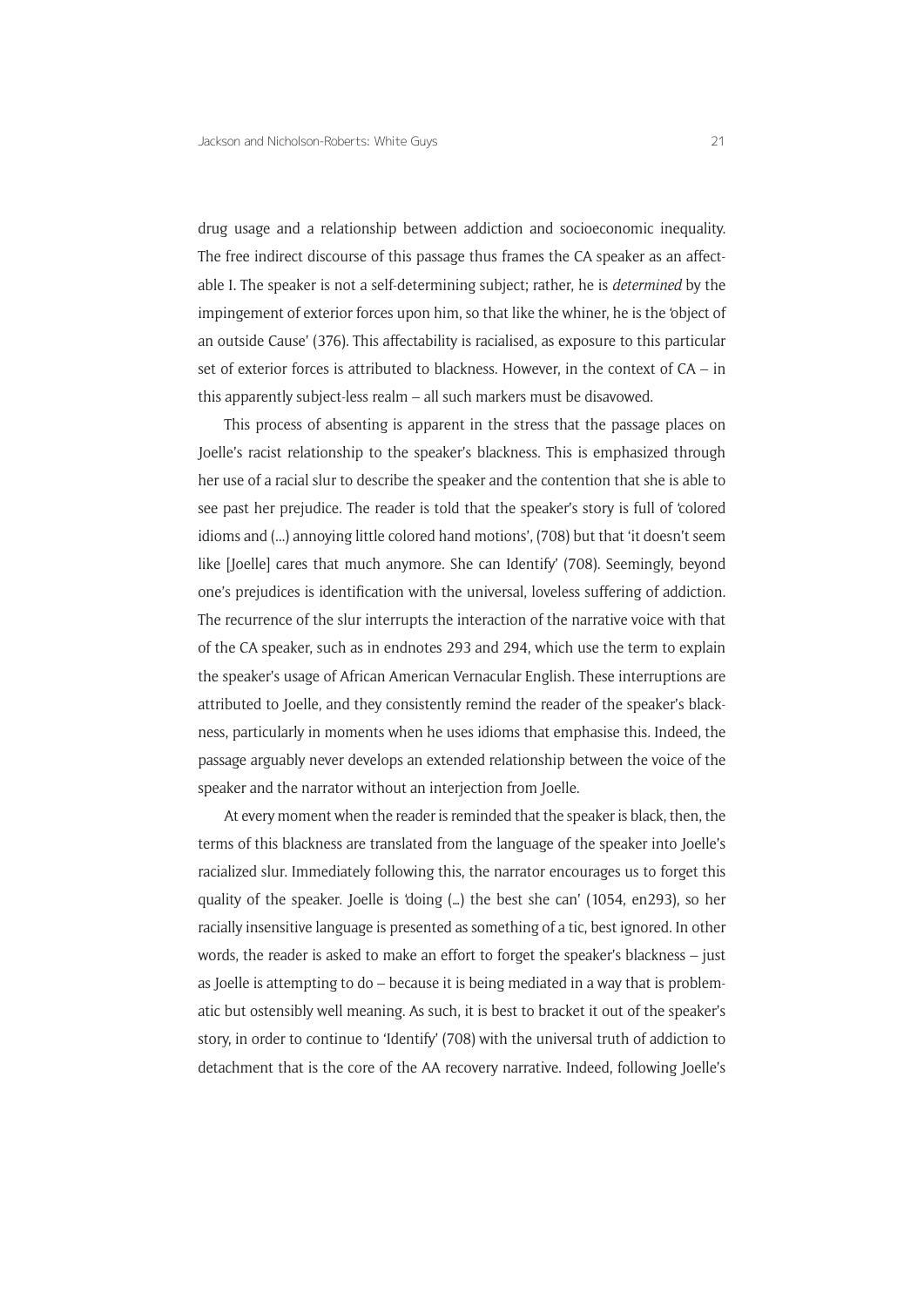realisation that she can 'Identify', the narrator remarks that '[t]he truth has a kind of irresistible unconscious attraction at meetings no matter what the color (…) Even Denial Aisle (…) are absorbed by the colored man's story. The colored man says…' (708). Immediately following the declaration of the irrelevance of 'colour' to the 'truth' of AA, then, the racial slur is used twice in succession. This challenges the reader to perform the labour of forgetting the speaker's blackness. The speaker's blackness is never allowed to develop on its own terms; it is always translated into Joelle's lexicon, and the reader is encouraged to disregard these aspects of the speaker's testimony.

Through the CA speaker, blackness is thus presented as the signifier of a particular kind of affectability, which must be absented from his testimony in order for him to both become – and be heard as – a subject.<sup>12</sup> Like the sex worker who gives birth to a stillborn child, his affectability can feature neither in what he says, nor in what is heard of what he says. Tellingly, the speaker works for a manufacturing company called 'Universal Bleacher' (708). The proximity of this reference to Joelle's descriptions of him as 'the colored man' (708) suitably demonstrate the violent process of 'bleaching' that he must undergo in order to access the 'universal' realm of subjectivity. Indeed, near the end of his testimony, Joelle remarks that '[t]he speaker's face has lost its color, shape, everything distinctive' (710), indicating that, as with the successful female AA speaker whose 'defenses had been burned away', such a process is complete.13 As if to confirm this, the CA speaker reveals moments later that

<sup>&</sup>lt;sup>12</sup> This disavowal is not something that is demanded of the novel's white recovering addicts. The reader is not encouraged, for example, to make an effort to forget Don Gately's whiteness. Indeed, Gately's testimony to the 'Tough Shit But You Still Can't Drink Group' (Wallace, 1997: 442) is rendered sympathetically, without interruptions from the voice of other characters and/or footnotes.

<sup>&</sup>lt;sup>13</sup> This process of assimilation via disavowal resonates with Wallace's comments in 'Authority and American Usage' about 'Standard Black English' (2005: 79). Wallace's justification for why he will not allow his students to write in this dialect is that 'if you ever want (…) arguments to get listened to and taken seriously, you're going to have to communicate them in SWE [Standard Written English], because SWE is the dialect our nation uses to talk to itself' (2005: 109). In much the same way that Wallace requires his African-American students to write in a certain manner in order to be 'listened to', *Infinite Jest* suggests that its implicitly white reader should 'listen to' its African-American characters in a way that brackets out the specificity of their vernacular. *Infinite Jest* thus contends that if African-American people will not *speak* in a particular voice, they can at least be 'listened to' in a way that omits their blackness from their speech.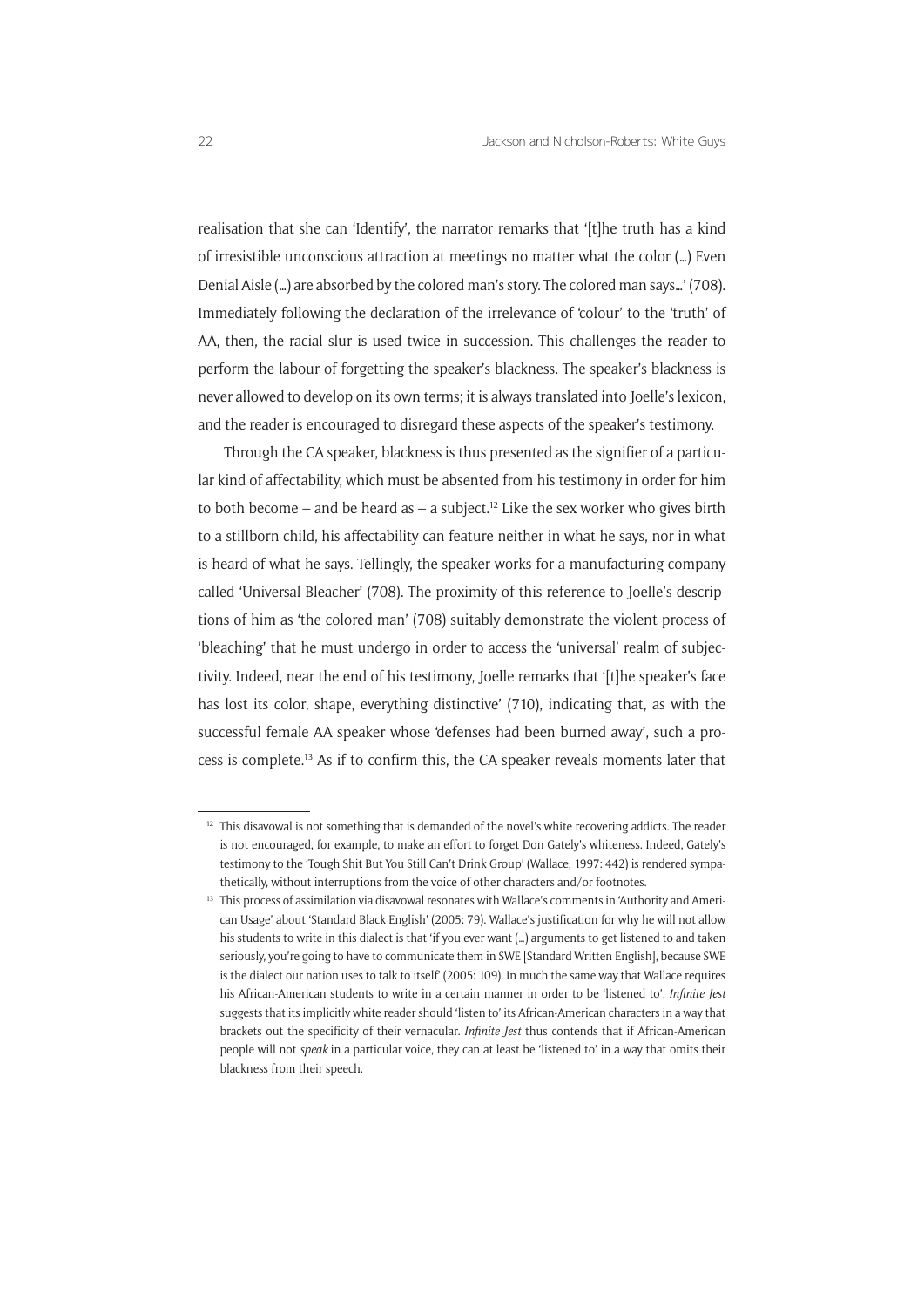'Universal Bleacher let him go' (710), which suggests that the work he had to perform for whiteness – the labour of assimilation – is complete.

It is notable that Kelly mentions this scene in his 2010a essay, in support of his New Sincerity thesis, without making any reference to its treatment of race (142, fn9). This is particularly questionable given that Kelly frames New Sincerity more generally as an ethical project. He endorses the emphasis on 'Wallace's ethical challenge' (2010b: para. 12) in the 'second wave' (2010b: para. 8) of Wallace scholarship, and as noted above, he characterizes New Sincerity as being dependent upon 'a kind of *ethical* undecidability' (2010b: para. 17, emphasis ours). For Kelly, the ethic of this undecidable moment is that, in the breaking of epistemological certainty and mastery that undecidability initiates, the reader is challenged to think about others and the vulnerabilities that they share with them. One has to ask what kind of 'ethical' project supports itself through reference to such an evidently problematic mediation of race – to ask who this 'ethics' is for and what it achieves. We have attempted to answer this by suggesting that the version of undecidability that New Sincerity deploys rehabilitates the liberal humanist subject, and thus *necessarily* operates by the same racialised and gendered logic. Kelly's omissions – of Joelle's racism, and of the racism and sexism of AA's introductory maxims – replicate the omission of signifiers of affectability that the affectable I must undertake in order to become the transparent I. Joelle's racism and AA's white male bias is absent from Kelly's references to them because markers of affectability can only be avowed as such; they cannot feature positively in the structure of the transparent I that Kelly is implicitly seeking – wittingly or otherwise – to rehabilitate.

In sum, then, the supposed New Sincerity articulated by *Infinite Jest*'s AA scenes is a reactionary attempt to rehabilitate white masculinity at the direct and violent expense of those outside this category. The addiction to which AA addresses itself is addiction to a form of thinking that seeks to recover the agentic, sovereign liberal humanist subject in light of the knowledge of one's embodiment, or affectability. Such thinking is presented as undesirable because its process of reflexivity alienates the person engaged in it in affectless irony and the impossibility of sincere communication. This is a process that particularly afflicts the novel's white and male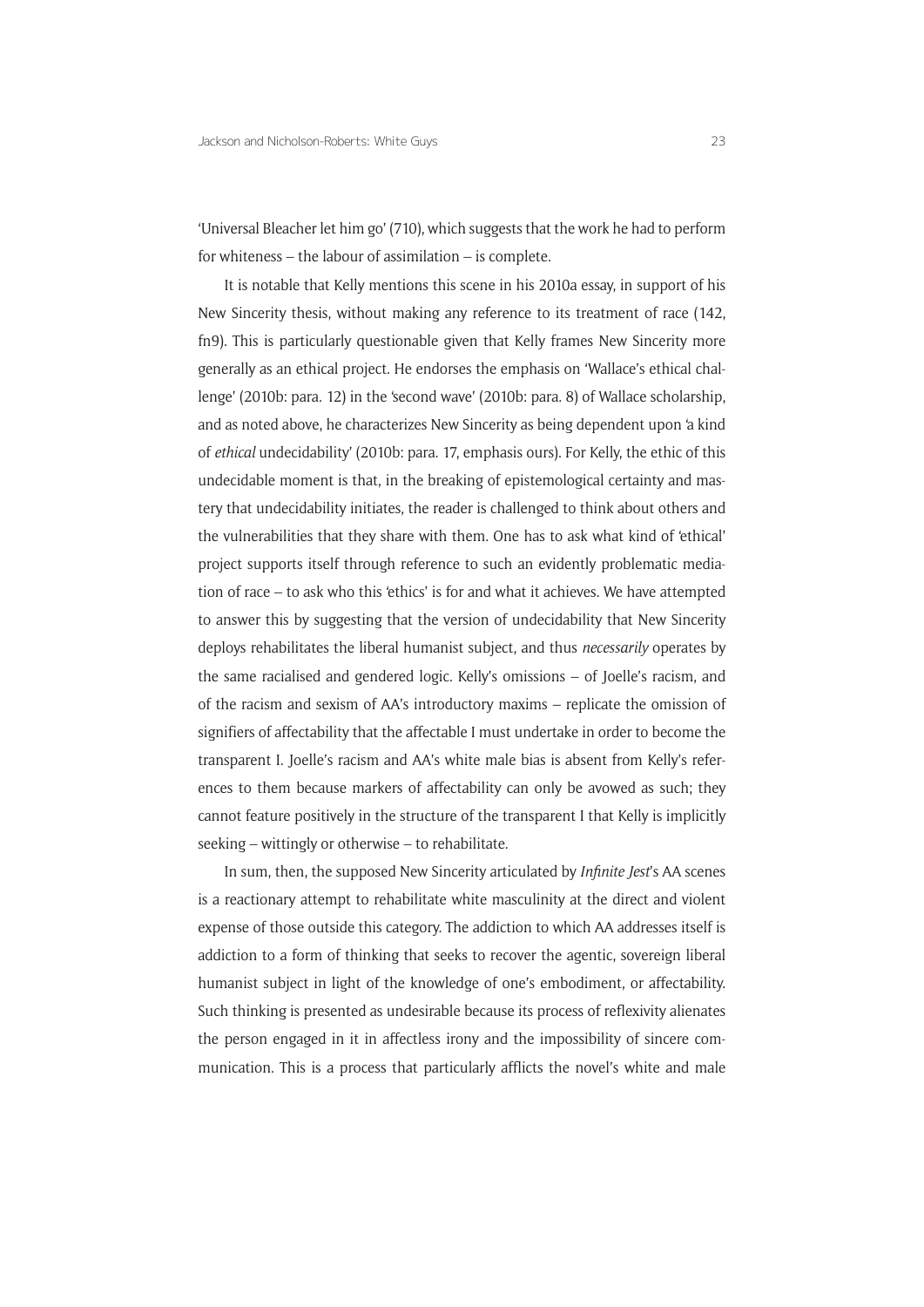characters – the agentic subject of liberal humanism historically being the preserve of white masculinity. The recovery of this liberal humanist subject is seemingly impossible. However, the apparently subject-less realm of AA in fact reinstates it *by stealth*. This program's ostensible dynamics of undecidability and Blind Faith depend on the already-taken decision that decentred self-reflexivity is undesirable. Rather than opening the possibility of alternative modes of association, reflexivity functions in *Infinite Jest* as a rabid and melancholic pursuit of some lost stable point. This pursuit can only be undertaken, of course, if one had access to that apparently stable transparent I in the first place. The undecidable (non-)subject of AA, then, is in fact an iteration of the deciding and calculating subject of liberal humanism, and this is reinforced by the (necessary, constitutive) exclusion of markers of affectability that is demanded of the program's adherents.

#### **Conclusion**

Kelly's reading of Wallace's ability to renew sincere affect remains in thrall to the writer's own stated artistic aims. In particular, Kelly adheres by what has become Wallace's soapbox proclamation – in fact, 'the most famous thing [he] ever said in an interview' (2014b: para. 11) – that fiction should be about sincerely communicating what it means to be a 'fucking *human being*'. That he does so while paradoxically maligning Wallace's non-fiction for being unable to facilitate New Sincerity points to the cultural elitism motivating his project, whereby only 'literary' writing can create the necessary – and necessarily bounded – iterability required for our entry into an intentionless realm of general writing. If Kelly's New Sincerity proceeds by taming the implications of iterability, it also construes undecidability as a value judgement between good unconditional intent and bad conditional motive that, although allowing for their constitutive co-implication, precludes our ability to decide the 'bad' option *by virtue* of being a normative value judgement. Additionally, New Sincerity's undecidability is underwritten by a calculation about the value of certain affects, which works to reinstate a (white, male) sovereign decision maker who, under the guise of post-human acausality, responds to and 'solves' sincerity's undecidability through calculation.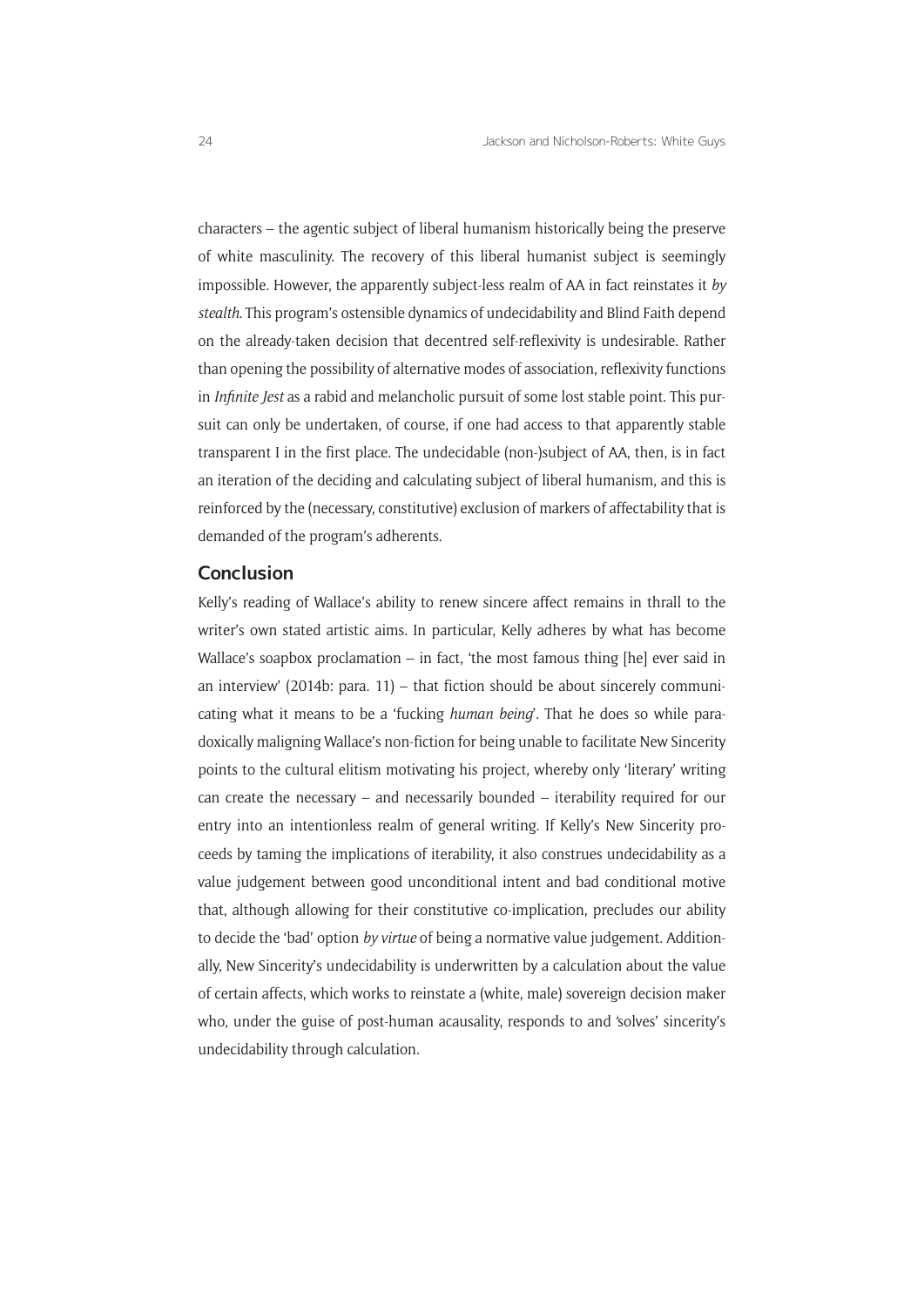Furthermore, Kelly's New Sincerity glorifies AA for the same reasons *Infinite Jest*  does – disciplining addicts and readers into accepting their common lovelessness and, by doing so, effacing their subjective experiences in favor of an intentionless realm of undecidable (new) sincerity they can place Blind Faith in. The lovelessness *Infinite Jest* postulates as being universal, though, is in fact an anxiety, overwhelmingly coded as white and male, about the impossibility of being a transcendent, selfdetermined, calculating self. The irony, then, is that by installing the impossibility of (re)attaining a transcendent subjectivity – a subjectivity that constitutes itself through its distinction from black and female affectable bodies – as the *universal* ground of a post- liberal humanist subject, *Infinite Jest*'s New Sincerity actually restores a white male liberal humanist subject as the locus for representative experience. Readings which continue to argue for the novel's New Sincerity, and that do so especially through recourse to its depiction of AA, should consider the violence that is central to this process, by which marginal subjects have to assimilate to its white male prescriptions in order to 'recover'. To ignore how the book's affective injunctions to (new) sincerity rely on racist and sexist forms of exclusion for their very definition is to follow in the steps that *Infinite Jest* not only sets out for us, but tries to force us to walk down; namely, towards an ethics that absents power, a sincerity that cancels critique, and a human that remains a white guy.

#### **Acknowledgements**

The authors thank the anonymous peer reviewer for their feedback on this article, and Alexander Moran and Alex Benham for their comments.

#### **Competing Interests**

Edward Jackson is a guest editor of this special issue. He was not involved in locating a peer reviewer for this article, nor did he take part in its editorial vetting.

#### **References**

**Banner, O** 2009 'They're literally shit': Masculinity and the Work of Art in an Age of Waste Recycling. *Iowa Journal of Cultural Studies*. 10/11, [online] Available at: <[https://](https://uiowa.edu/ijcs/%E2%80%9Cthey%E2%80%99re-literally-shit%E2%80%9D-masculinity-and-work-art-age-waste-recycling) [uiowa.edu/ijcs/%E2%80%9Cthey%E2%80%99re-literally-shit%E2%80%9D](https://uiowa.edu/ijcs/%E2%80%9Cthey%E2%80%99re-literally-shit%E2%80%9D-masculinity-and-work-art-age-waste-recycling)[masculinity-and-work-art-age-waste-recycling](https://uiowa.edu/ijcs/%E2%80%9Cthey%E2%80%99re-literally-shit%E2%80%9D-masculinity-and-work-art-age-waste-recycling)> [Accessed 30 December 2016].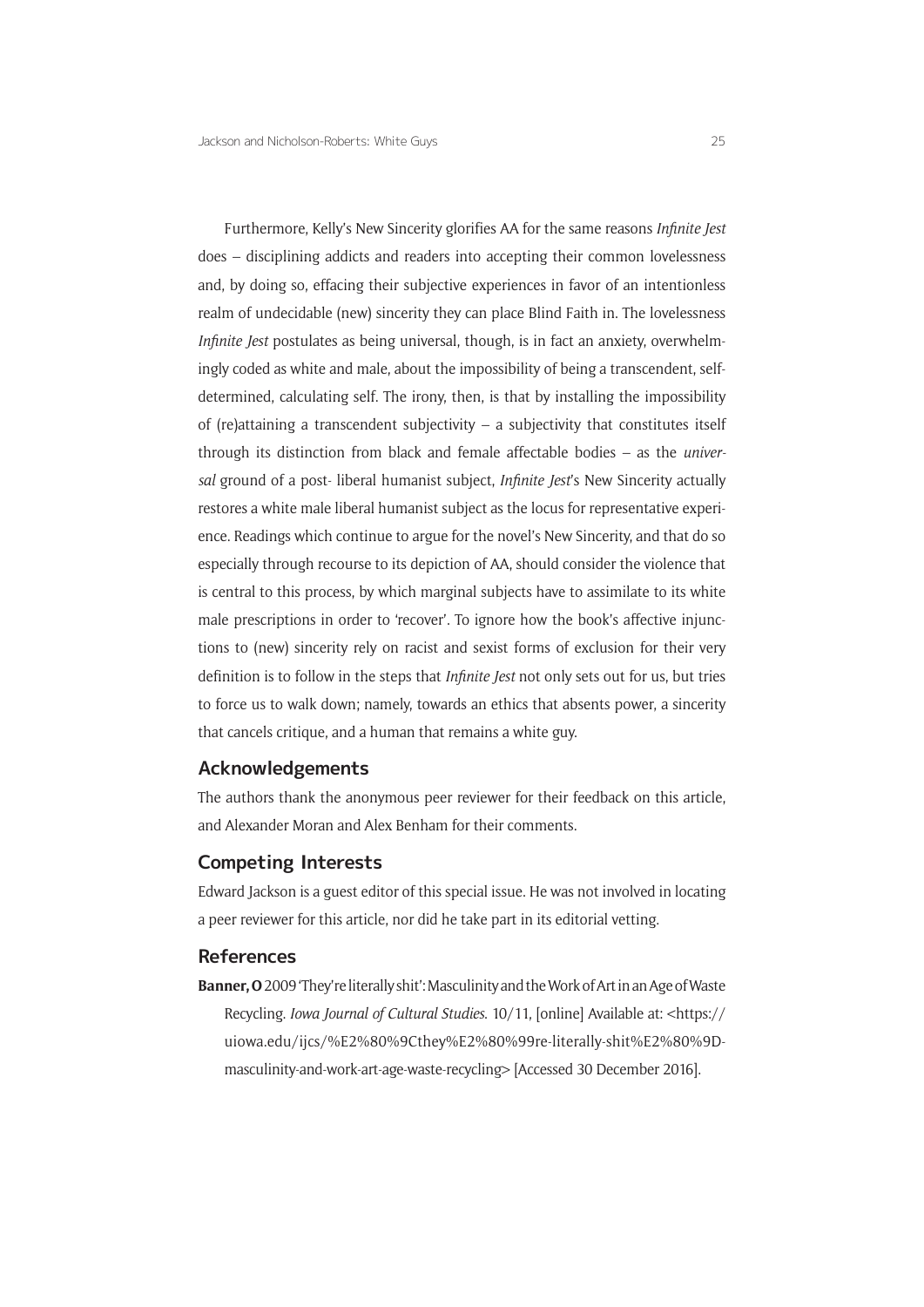- **Boswell, B** 2003 *Understanding David Foster Wallace*. Columbia: The University of South Carolina Press.
- **Derrida, J** 1988 *Limited Inc*. Translated from French by Weber, S and Mehlman, J. Evanston, IL: Northwestern University Press.
- **Dorson, J** 2014 The Neoliberal Machine in the Bureaucratic Garden: Pastoral States of Mind in David Foster Wallace's *The Pale King*. In: Erbacher, E, Marus-Schroder, N, Sedlmeier, F, eds., *Rereading the Machine in the Garden: Nature and Technology in American Culture*. Frankfurt/New York: Campus Verlag, pp. 211–230.
- **Fitzgerald, J D** 2013 *Not Your Mother's Morals: How the New Sincerity is Changing Pop Culture for the Better*. New York: Bondfire Books.
- **Fitzpatrick, K** 2006 *The Anxiety of Obsolescence: The American Novel in the Age of Television*. US: Vanderbilt University Press.
- **Freudenthal, E** 2010 Anti-Interiority: Compulsiveness, Objectification, and Identity in *Infinite Jest*. *New Literary History*. 41: 191–211. DOI: [https://doi.org/10.1353/](https://doi.org/10.1353/nlh.0.0145) [nlh.0.0145](https://doi.org/10.1353/nlh.0.0145)
- **Giles, P** 2007 Sentimental Posthumanism: David Foster Wallace. *Twentieth-Century Literature*. 53(3): 327–344. DOI: <https://doi.org/10.1215/0041462X-2007-4003>
- **Hayes-Brady, C** 2015 "Personally I'm neutral on the menstruation point": David Foster Wallace and Gender. In: Coleman, P, ed., *Critical Insights: David Foster Wallace*. Massachusetts: Salem Press, pp. 64–78.
- **Hayes-Brady, C** 2016 *The Unspeakable Failures of David Foster Wallace: Language, Identity, and Resistance*. London: Bloomsbury. DOI: [https://doi.](https://doi.org/10.5040/9781501313554) [org/10.5040/9781501313554](https://doi.org/10.5040/9781501313554)
- **Holland, M K** 2017 "By Hirsute Author": Gender and Communication in the Work and Study of David Foster Wallace. *Critique: Studies in Contemporary Fiction*. 58(1): 64–77. DOI:<https://doi.org/10.1080/00111619.2016.1149798>
- **Houser, H** 2014 *Ecosickness in Contemporary U.S. Fiction*. New York: Columbia University Press. DOI:<https://doi.org/10.7312/hous16514>
- **Kelly, A** 2010a David Foster Wallace and the New Sincerity in American Fiction. In: Hering, D, ed., *Consider David Foster Wallace: Critical Essays*. Los Angeles/Austin: Sideshow Media Group Press, pp. 131–146.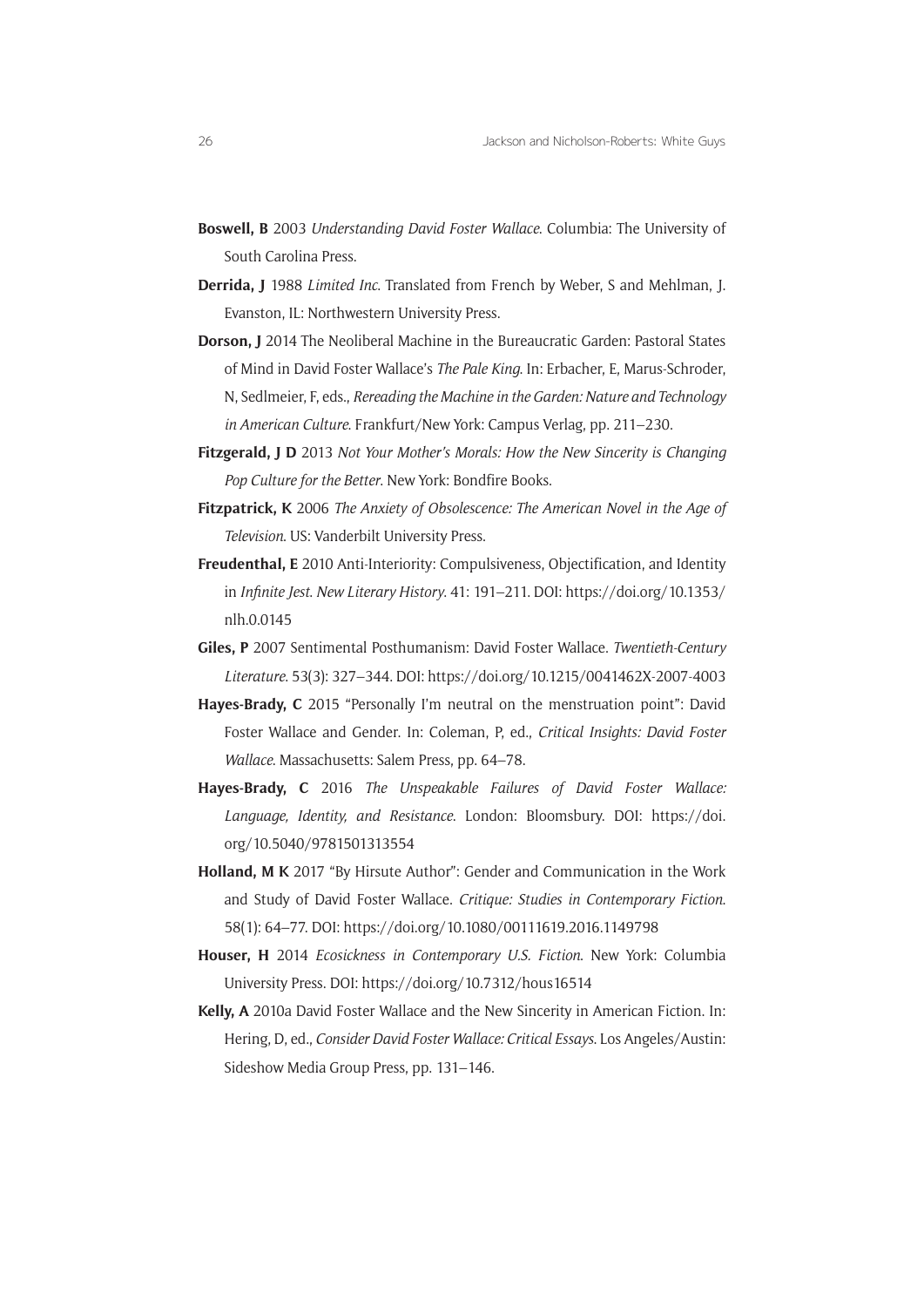- **Kelly, A** 2010b David Foster Wallace: the Death of the Author and the Birth of a Discipline. *Irish Journal American Studies*, 2 [online] Available at: [<http://ijas.](http://ijas.iaas.ie/index.php/article-david-foster-wallace-the-death-of-the-author-and-the-birth-of-a-discipline/) [iaas.ie/index.php/article-david-foster-wallace-the-death-of-the-author-and-the](http://ijas.iaas.ie/index.php/article-david-foster-wallace-the-death-of-the-author-and-the-birth-of-a-discipline/)[birth-of-a-discipline/](http://ijas.iaas.ie/index.php/article-david-foster-wallace-the-death-of-the-author-and-the-birth-of-a-discipline/)> [Accessed 30 December 2016].
- **Kelly, A** 2014a David Foster Wallace and the Novel of Ideas. In: M. Boswell, ed., *David Foster Wallace and "The Long Thing": New Essays on the Novels*. London: Bloomsbury, pp. 3–22. DOI: [https://doi.org/10.5040/9781628927160.](https://doi.org/10.5040/9781628927160.ch-001) [ch-001](https://doi.org/10.5040/9781628927160.ch-001)
- **Kelly, A** 2014b Dialectic of Sincerity: Lionel Trilling and David Foster Wallace. *Post45*, [online] Available at: <[http://post45.research.yale.edu/2014/10/dialectic](http://post45.research.yale.edu/2014/10/dialectic-of-sincerity-lionel-trilling-and-david-foster-wallace/)[of-sincerity-lionel-trilling-and-david-foster-wallace/](http://post45.research.yale.edu/2014/10/dialectic-of-sincerity-lionel-trilling-and-david-foster-wallace/)> [Accessed 30 December 2016].
- **Kelly, A** 2015 David Foster Wallace: The Critical Reception. In: Coleman, P, ed., *Critical Insights: David Foster Wallace*. Massachusetts: Salem Press, pp. 46–62.
- **Kelly, A** 2016 The New Sincerity. In: Gladstone, J, Hoberek, A, Worden, D, eds., *Postmodern/Postwar – And After: Rethinking American Literature*. Iowa City: University of Iowa Press, pp. 197–208.
- **Konstantinou, L** 2012 No Bull: David Foster Wallace and Postironic Belief. In: Cohen, S, Konstantinou, L, eds., *The Legacy of David Foster Wallace*. Iowa City: University of Iowa Press, pp. 82–112.
- **Konstantinou, L** 2016 *Cool Characters: Irony and American Fiction*. London: Harvard University Press. DOI:<https://doi.org/10.4159/9780674969490>
- **McCafferey, L** 2012 An Expanded Interview with David Foster Wallace. In: Burn, S J, ed., *Conversations with David Foster Wallace*. Jackson: University Press of Mississippi.
- **McGurl, M** 2014 The Institution of Nothing: David Foster Wallace in the Program. *boundary 2*. 41(3): 27–54. DOI:<https://doi.org/10.1215/01903659-2812061>
- **Rando, D P** 2013 David Foster Wallace and Lovelessness. *Twentieth-Century Literature*. 59(4): 575–595.
- **Silva, D F D** 2007 *Toward a Global Idea of Race*. Minneapolis: University of Minnesota Press.